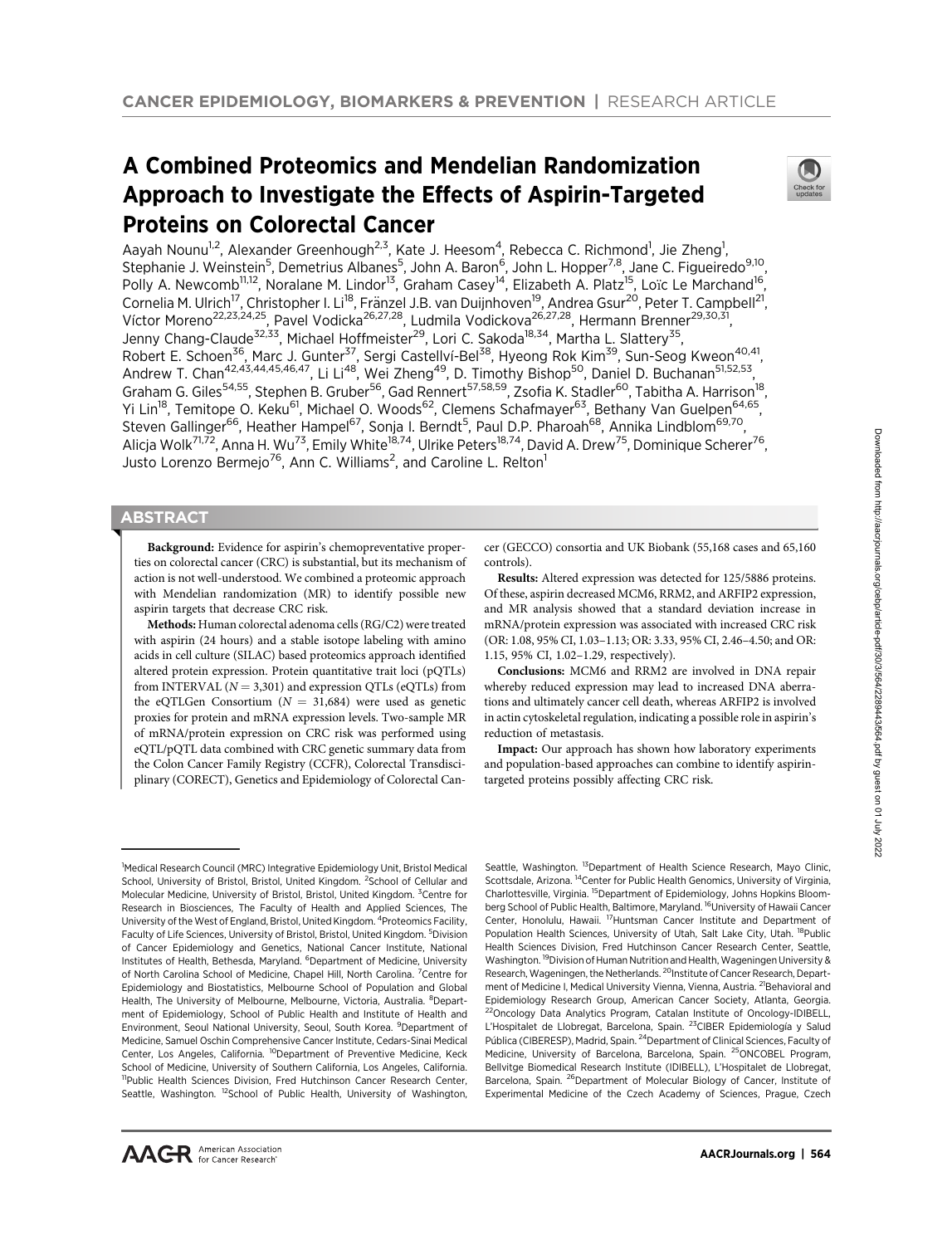# Introduction

Colorectal cancer is the fourth most common cancer worldwide (1). Observational studies as well as randomized controlled trials (RCT) using aspirin for the prevention of vascular events have shown that aspirin use is associated with a decrease in colorectal cancer incidence and mortality (2–5). This was primarily thought to be through the acetylation of the COX enzymes thereby inhibiting their action (6). These enzymes are involved in the COX/prostaglandin E2(PGE2) signaling pathway, which is frequently upregulated in colorectal cancer, driving many of the hallmarks of cancer (7, 8).

Evidence for COX-independent mechanisms have also emerged, such as the prevention of NFkB activation, inhibition of the extracellular-signal–regulated kinase (ERK) signaling pathway, cell-cycle progression inhibition, and possible induction of autophagy (7, 9). An aspirin derivative that does not inhibit COX reduced the mean number of aberrant crypt foci (an early lesion in colorectal carcinogenesis) in a mouse model of colorectal cancer more than aspirin itself (10). Furthermore, aspirin was able to inhibit proliferation and induce apoptosis in COX-2–negative colon cancer cell lines as well as reducing angiogenesis in 3D assays where COX inhibitors showed no effect (11–13). Clinically, aspirin has been shown to reduce tumor recurrence in phosphatidylinositol-4,5-bisphosphate 3-kinase catalytic subunit alpha (PIK3CA)-mutant cancer, whereas rofecoxib (a

Republic. <sup>27</sup>Institute of Biology and Medical Genetics, First Faculty of Medicine, Charles University, Prague, Czech Republic. 28Faculty of Medicine and Biomedical Center in Pilsen, Charles University, Pilsen, Czech Republic. <sup>29</sup>Division of Clinical Epidemiology and Aging Research, German Cancer Research Center (DKFZ), Heidelberg, Germany. 30Division of Preventive Oncology, German Cancer Research Center (DKFZ) and National Center for Tumor Diseases (NCT), Heidelberg, Germany. <sup>31</sup>German Cancer Consortium (DKTK), German Cancer Research Center (DKFZ), Heidelberg, Germany. <sup>32</sup>Division of Cancer Epidemiology, German Cancer Research Center (DKFZ), Heidelberg, Germany. 33University Medical Centre Hamburg-Eppendorf, University Cancer Centre Hamburg (UCCH), Hamburg, Germany. 34Division of Research, Kaiser Permanente Northern California, Oakland, California. <sup>35</sup>Department of Internal Medicine, University of Utah, Salt Lake City, Utah. <sup>36</sup>Department of Medicine and Epidemiology, University of Pittsburgh Medical Center, Pittsburgh, Pennsylvania. 37Nutrition and Metabolism Section, International Agency for Research on Cancer, World Health Organization, Lyon, France. <sup>38</sup>Gastroenterology Department, Hospital Clínic, Institut d'Investigacions Biomediques August Pi i Sunyer (IDIBAPS), Centro de Investigación Biomédica en Red de Enfermedades Hepáticas y Digestivas (CIBEREHD), University of Barcelona, Barcelona, Spain. 39Department of Surgery, Chonnam National University Hwasun Hospital and Medical School, Hwasun, Korea. <sup>40</sup> Department of Preventive Medicine, Chonnam National University Medical School, Gwangju, Korea. <sup>41</sup>Jeonnam Regional Cancer Center, Chonnam National University Hwasun Hospital, Hwasun, Korea. 42Division of Gastroenterology, Massachusetts General Hospital and Harvard Medical School, Boston, Massachusetts. <sup>43</sup>Channing Division of Network Medicine, Brigham and Women's Hospital and Harvard Medical School, Boston, Massachusetts. 44Clinical and Translational Epidemiology Unit, Massachusetts General Hospital and Harvard Medical School, Boston, Massachusetts. <sup>45</sup>Broad Institute of Harvard and MIT, Cambridge, Massachusetts. 46Department of Epidemiology, Harvard T.H. Chan School of Public Health, Harvard University, Boston, Massachusetts. 47Department of Immunology and Infectious Diseases, Harvard T.H. Chan School of Public Health, Harvard University, Boston, Massachusetts.  $^3$ Department of Family Medicine, University of Virginia, Charlottesville, Virginia. 49Division of Epidemiology, Department of Medicine, Vanderbilt-Ingram Cancer Center, Vanderbilt Epidemiology Center, Vanderbilt University School of Medicine, Nashville, Tennessee. <sup>50</sup>Leeds Institute of Cancer and Pathology, University of Leeds, Leeds, United Kingdom. <sup>51</sup>Colorectal Oncogenomics Group, Department of Clinical Pathology, The University of Melbourne, Parkville, Victoria, Australia. 52University of Melbourne Centre for Cancer Research, Victorian Comprehensive Cancer Centre, Parkville, Victoria, Australia. 53Genetic COX-2 selective inhibitor) showed no effect (14) and has also been shown to improve survival in patients with human leukocyte antigen (HLA) class I antigen expression, regardless of COX-2 expression (15). There are now a significant number of studies that indicate the mechanism behind the action of aspirin on colorectal cancer risk is still not fully understood and that multiple mechanisms are involved (16).

In conventional epidemiologic studies, it is often difficult to determine causality due to limitations of confounding and reverse causation. While RCTs can overcome these limitations, they are generally limited to assessing the causal role of health interventions or pharmaceutical agents on disease outcomes, rather than understanding biological mechanisms. Furthermore, in the context of cancer, RCTs for cancer primary prevention are not always feasible, as they require long-term follow-up for the cancer to develop. Mendelian randomization (MR) is an epidemiologic method that applies a similar notion of randomization as in the RCT to evaluate causality. In MR, genetic variants (most commonly single-nucleotide polymorphisms; SNPs) are used to proxy an exposure of interest (17). As genetic variants are randomly assorted at conception, an individual's genetic makeup is unlikely to be influenced by exposures later on in life, thus reducing the possibility of confounding and reverse causation (18). These SNPs instrumenting exposure instruments can then be used to test for association with an outcome of interest.

Medicine and Family Cancer Clinic, The Royal Melbourne Hospital, Parkville, Victoria, Australia. 54Cancer Epidemiology Division, Cancer Council Victoria, Melbourne, Victoria, Australia. <sup>55</sup> Precision Medicine, School of Clinical Sciences at Monash Health, Monash University, Clayton, Victoria, Australia. <sup>56</sup>Department of Preventive Medicine & USC Norris Comprehensive Cancer Center, Keck School of Medicine, University of Southern California, Los Angeles, California. <sup>57</sup>Department of Community Medicine and Epidemiology, Lady Davis Carmel Medical Center, Haifa, Israel. <sup>58</sup>Ruth and Bruce Rappaport Faculty of Medicine, Technion-Israel Institute of Technology, Haifa, Israel. 59Clalit National Cancer Control Center, Haifa, Israel. <sup>60</sup>Department of Medicine, Memorial Sloan Kettering Cancer Center, New York, New York. <sup>61</sup>Center for Gastrointestinal Biology and Disease, University of North Carolina, Chapel Hill, North Carolina. <sup>62</sup>Discipline of Genetics, Memorial University of Newfoundland, St. John's, Canada. 63Department of General Surgery, University Hospital Rostock, Rostock, Germany. 64 Department of Radiation Sciences, Oncology Unit, Umeå University, Umeå, Sweden. <sup>65</sup>Wallenberg Centre for Molecular Medicine, Umeå University, Umeå, Sweden. <sup>66</sup>Lunenfeld Tanenbaum Research Institute, Mount Sinai Hospital, University of Toronto, Toronto, Ontario, Canada. 67Division of Human Genetics, Department of Internal Medicine, The Ohio State University Comprehensive Cancer Center, Columbus, Ohio. 68Department of Public Health and Primary Care, University of Cambridge, Cambridge, United Kingdom. <sup>69</sup>Department of Clinical Genetics, Karolinska University Hospital, Stockholm, Sweden. <sup>70</sup>Department of Molecular Medicine and Surgery, Karolinska Institutet, Stockholm, Sweden. <sup>71</sup>Institute of Environmental Medicine, Karolinska Institutet, Stockholm, Sweden. <sup>72</sup>Department of Surgical Sciences, Uppsala University, Uppsala, Sweden. 73University of Southern California, Preventative Medicine, Los Angeles, California. 74Department of Epidemiology, University of Washington School of Public Health, Seattle, Washington. <sup>75</sup>Massachusetts General Hospital and Harvard Medical School, Clinical and Translational Epidemiology Unit, Boston, Massachusetts. <sup>76</sup>Institute of Medical Biometry and Informatics, University of Heidelberg, Heidelberg, Germany.

Note: Supplementary data for this article are available at Cancer Epidemiology, Biomarkers & Prevention Online (http://cebp.aacrjournals.org/).

Corresponding Author: Aayah Nounu, Oakfield House, Oakfield Grove, Clifton, Bristol, UK, BS8 2BN. E-mail: an0435@bristol.ac.uk

Cancer Epidemiol Biomarkers Prev 2021;30:564–75

doi: 10.1158/1055-9965.EPI-20-1176

©2020 American Association for Cancer Research.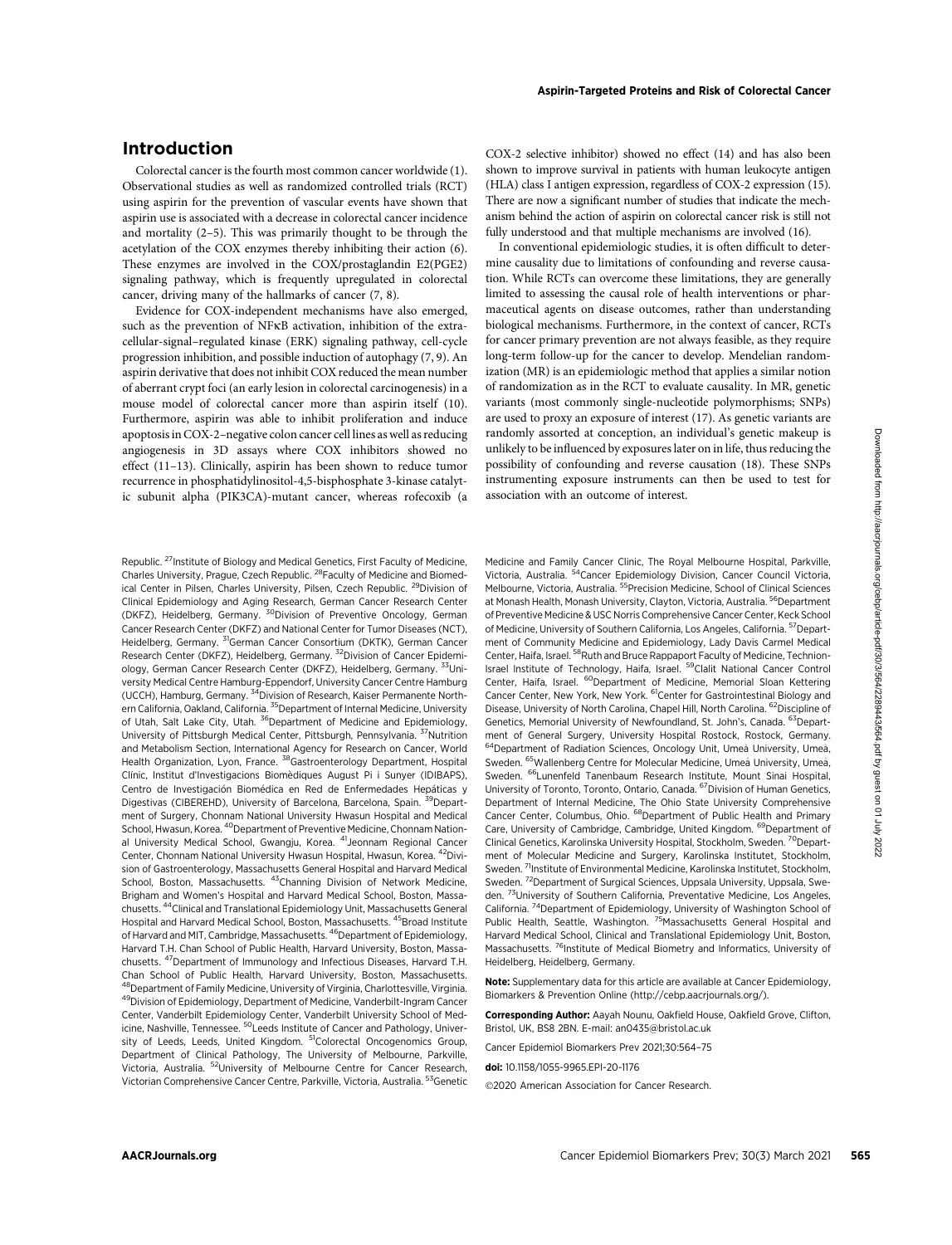More recently, the increase in genome-wide association studies for molecular traits has identified SNPs that are associated with protein and mRNA expression levels, thereby providing protein quantitative trait loci (pQTL) and expression quantitative trait loci (eQTL; refs. 19, 20), which may be used to investigate the causal mechanism of drug targets on disease risk (21). Such methods can complement laboratory experiments to better understand the mechanism of action of drugs on cancer growth and progression.

Because of evidence showing that aspirin may prevent adenoma formation (22) and adenomas being the precursors of most colorectal cancers (23), we focused on a colorectal adenoma cell line (RG/C2) in this study and identified altered protein expression in relation to aspirin treatment. Findings were then taken forward into an MR analysis to investigate which proteins targeted by aspirin may be causally implicated in reducing risk of colorectal cancer incidence, thereby providing insight into alternative mechanisms/pathways for the action of aspirin.

## Materials and Methods

## Cell culture experiments

The S/RG/C2 (referred to as RG/C2 henceforth whereby the prefix "S" denotes that they are from a sporadic tumor; RRID:CVCL\_IQ11) colorectal adenoma cell line was derived in the Colorectal Tumour Biology group and is described in detail elsewhere (24). These cells express WT full-length APC (25) as well as wild-type KRAS and PIK3CA(26), but express mutant TP53 (25–27). RG/C2s were cultured in DMEM (Life Technologies) and supplemented with 20% FBS (Life Technologies), L-glutamine (2 mmol/L; Life Technologies), penicillin (100 U/mL; Life Technologies), streptomycin (100 mg/mL; Life Technologies) and insulin (0.2 U/mL; Sigma-Aldrich). Cells were Mycoplasma tested (Mycoalert Plus Mycoplasma Detection Kit; Lonza Group) before generation of proteomic data and experiments were performed within 10 passages. Aspirin (Sigma-Aldrich) was dissolved in fresh growth medium and diluted to form concentrations of 2 mmol/L and 4 mmol/L. Concentrations of aspirin between 0.1–2 mmol/L are known to be typical therapeutic ranges in vivo (13). While the 2 mmol/L dose is similar to clinically relevant doses of aspirin, we also treated with 4 mmol/L to identify more consistent and apparent effects of the drug.

## Generation of proteomic data—SILAC approach

A stable isotope labeling with amino acids in cell culture (SILAC) approach was carried out on RG/C2 cells treated with 0 mmol/L, 2 mmol/L and 4 mmol/L aspirin for 24 hours. Control cells (0 mmol/L aspirin) were cultured with an L-arginine and L-lysine (light labeling), 2 mmol/L treated cells were cultured with  $^{2}H_{4}$ -lysine and  $_{13}C_{6}$ -arginine (medium labeling) and 4 mmol/L treated cells were cultured with  ${}^{15}N_2{}^{13}C_6$ -lysine and  ${}^{15}N_4{}^{13}C_6$ -arginine (heavy labeling; Cambridge Isotope Laboratory). These methods were based on the SILAC-based mass spectrometry approach by Trinkle-Mulcahy and colleagues (2008; ref. 28).

Cells were cultured with aspirin and the isotopes for 24 hours before extracting protein lysates. This experiment was carried out in duplicate. Lysates from the three conditions were pooled in a 1:1:1 ratio, separated by SDS-PAGE and then subjected to in-gel tryptic digestion. The resulting peptides were analyzed by LC-MS using an LTQ Orbitrap Velos mass spectrometer (Thermo Fisher Scientific) and the mass spectral data analyzed using Proteome Discoverer software v1.4 (Thermo Fisher Scientific). Details of SILAC labeling and proteomics have been published previously (29) and are mentioned in the Supplementary Methods. To determine proteins whose expression is altered due to aspirin treatment, we applied a threshold of a 1.4-fold change between 4 mmol/L/control and 2 mmol/L/control, as suggested previously (30). Results were also limited to a variability of <100% and a peptide count of at least 2.

## Statistical analyses

#### Two-sample MR

To assess the effect of protein/mRNA expression of aspirin targets on risk of colorectal cancer, we used a two-sample MR approach. First, SNPs were identified to instrument/proxy for protein/mRNA expression of the proteins shown to be altered in cell culture. SNP associations were then obtained for CRC risk before two-sample MR was carried out to identify how increases in protein/mRNA expression (pQTLs/eQTLs) (sample 1) affected risk of colorectal cancer (sample 2) using the statistical methods described below.

## Genetic predictors for protein and gene expression

Protein quantitative trait loci (pQTL) were obtained from the INTERVAL study (19). The original study is comprised of about 50,000 individuals within a randomized trial conducted to evaluate the effect of varying intervals between blood donations and how this affects outcomes such as quality of life (31). Relative protein measurements were taken using SOMAscan assays for 3,622 plasma proteins in a subset of 3,301 participants, randomly chosen. All participants provided consent before joining the study and ethics were approved by the Research Ethics Service (11/EE/0538; ref. 19). Genotyping and imputation (using a combined 1000 Genomes Phase 3-UK10K as the reference panel) of these individuals provided measures for 10,572,814 variants that passed quality control and were taken forward in a GWAS analysis to identify pQTLs for the measured proteins (details of quality control are mentioned elsewhere; ref. 19). pQTLs were extracted from summary level data and used to instrument/proxy a SD change in protein expression (19). To adjust for multiple testing, a Bonferroni correction  $(0.05/10,572,814 = 4.72 \times 10^{-9})$  was applied and pQTLs below this P value threshold were used to proxy for protein expression in our analysis (32).

In the absence of a relevant pQTL for the protein of interest, an equivalent mRNA expression GWAS was used instead. Summary level data for expression quantitative trait loci (eQTL) were extracted from the eQTLGEN consortium consisting of 31,684 individuals from 37 datasets, of which 26,886 samples were from whole blood and 4,798 from peripheral blood mononuclear cells (PBMC). Because of the differing methods for genotyping between the studies, variants for each transcript ranged between 2,337–31,684 variants (20). For this reason, a Bonferroni correction threshold was adjusted depending on the number of variants measured for each transcript (0.05/number of variants; ref. 32). eQTLs were standardized and meta-analyzed through a Z-transformation, therefore eQTL effect sizes are reported as SD changes (20).

Although cis (within 1 Mb of the gene transcription start sit) associations are more likely to play a role in regulating gene/protein expression due to their close proximity to the gene start site and influencing binding affinity of regulatory proteins (33), we used both cis- and trans-QTLs in this analysis to instrument/proxy for expression. Once suitable pQTLs/eQTLs were identified, linkage disequilibiurm (LD) clumping at an  $R^2$  of 0.001 was carried out to remove SNPs that are inherited together and so that only the SNP most strongly associated with the mRNA/protein expression within a 10,000 kb window was used.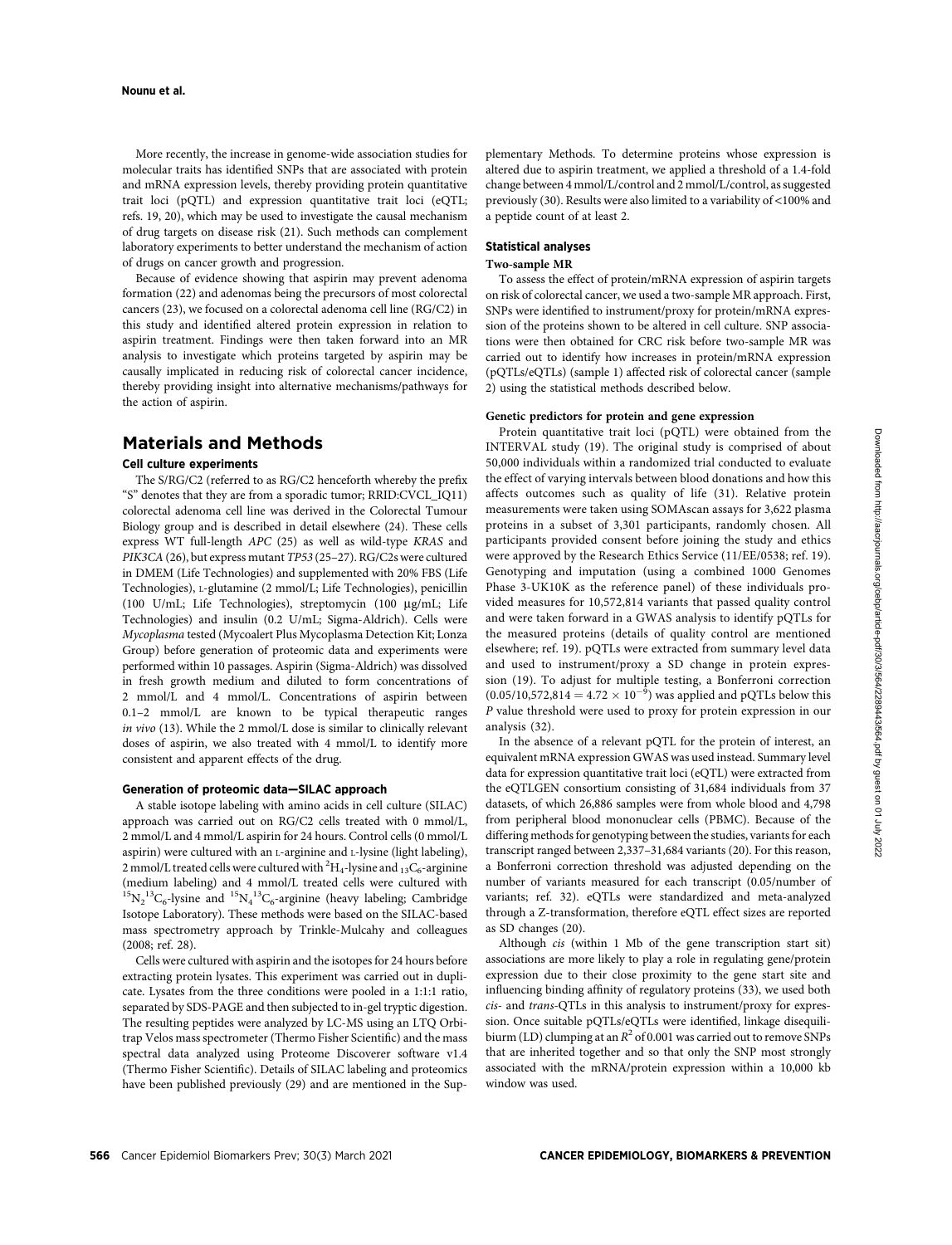## Genetic association for colorectal cancer

Genetic association summary statistics for colorectal cancer, comprising 55,168 colorectal cancer cases and 65,160 controls, were obtained from the Colon Cancer Family Registry (CCFR), Colorectal Transdisciplinary (CORECT) and Genetics and Epidemiology of Colorectal Cancer (GECCO) consortia and UK Biobank (34–36). Quality control procedures have been described elsewhere (34). Written informed consent was provided by all participants and ethics for each study were approved by research ethics committee or respective institutional review boards (34).

## Evaluating the association of mRNA/protein expression on colorectal cancer

Analyses were carried out in R version 3.2.3 using the MR-Base TwoSampleMR R package (github.com/MRCIEU/TwoSampleMR; ref. 37), which allows the formatting, harmonization, and analysis of summary statistics. The package reassigns alleles so that the effect allele has a positive association with the exposure and so represents an increase in protein/mRNA expression. In turn, allele harmonization ensures that the same allele (that predicts increased expression) is the effect allele in the outcome dataset as well. In the case of palindromic SNPs (represented by either A/T or G/C on both the forward and reverse alleles) these were also harmonized where possible based on allele frequencies. If allele frequencies for the effect allele and the other allele were similar, thus making harmonization difficult, these SNPs were dropped from the analysis (37).

Separate MR analyses were carried for *cis* and *trans* pQTLs as well as cis- and trans-eQTLs. For proteins with just one pQTL or eQTL, Wald ratios (SNP–outcome estimate SNP–exposure estimate) were calculated to give a causal estimate for risk of colorectal cancer per SD increase in mRNA/protein expression. Where more than one QTL was available as an instrument/proxy for the exposure (mRNA/protein levels), a weighted mean of the ratio estimates weighted by the inverse variance of the ratio estimates [inverse-variance weighted (IVW) method] was used (38).

When one genetic variant used to proxy for an exposure is invalid, for example, due to horizontal pleiotropy (where a genetic variant affects the outcome through an alternative exposure/pathway of interest; ref. 17), then the estimator from the IVW method becomes biased (39). As a sensitivity analysis, alternative MR methods were used when more than 2 SNPs were available as instruments for mRNA/ protein expression (MR Egger, simple mode, weighted mode, and weighted median; refs. 37, 40, 41). Unlike the IVW method, the MR Egger method is not constrained to pass through an effect size of 0, thereby allowing the assessment of horizontal pleiotropy through the y-intercept (39, 42). The weighted median approach is useful as it allows a consistent estimate even if 50% of the SNPs proxying protein/ mRNA expression are invalid instruments (41) and the mode estimate also provides a consistent causal–effect estimate even if the majority of the instruments are invalid, as the estimate depends on the largest number of similar instruments (40).

## Results

## Mendelian randomization of gene/protein expression and risk of colorectal cancer identified in aspirin-treated human adenoma cells

To investigate the early changes that could reduce cancer risk, we investigated the proteome of aspirin-treated adenoma-derived cells to identify new targets of aspirin that may alter the risk of colorectal cancer by combining these proteomic results with an MR analysis. After applying a filtering threshold based on fold change and variability in expression, we identified 125 proteins whose expression appeared to be regulated by aspirin treatment (Fig. 1; Supplementary Table S1), although 5 were uncharacterized from mass spectrometry and therefore excluded from the analysis.

Of the 120 proteins, expression of 28 proteins was measured in the INTERVAL study, of which 12 proteins had pQTLs that were below the Bonferroni significance threshold  $(0.05/10,572,814 = 4.73 \times$  $10^{-9}$ ). From these 12 proteins, *cis* pQTLs were available for 3 proteins and trans pQTLs for 10 proteins (Supplementary Table S2). In the absence of available pQTLs, eQTLs for the transcripts of the identified proteins were used instead. Of the 108 proteins with no pQTLs available, expression of 89 mRNAs were measured in the eQTLGen consortium, of which 77 proteins had eQTLs that were below the Bonferroni significance threshold. From these 77 proteins, cis eQTLs were available for 71 proteins and trans eQTLs were available for 37 proteins (Supplementary Table S3). In total, there were 318 unique SNPs proxying for protein and mRNA expression, of which outcome summary statistics were available for 305 SNPs to test for association between 99 mRNA/proteins against risk of colorectal cancer.

Using the datasets summarized in Table 1, two-sample MR analysis using the Wald ratio or IVW method was conducted to test the effect of increased mRNA/protein expression on the risk of colorectal cancer incidence using cis and trans pQTLs (Supplementary Table S4) as well as cis and trans eQTLs (Supplementary Table S5). In total, 99 proteins were tested for association with colorectal cancer incidence. To correct for multiple testing, a Bonferroni-adjusted threshold of significance was applied (0.05/99 =  $5.05 \times 10^{-4}$ ), but we also considered associations of a nominal significance ( $P < 0.05$ ) to identify possible pathways and mechanisms of aspirin's action. Overall, 1 protein with cis eQTLs and 2 with trans eQTLs were associated with colorectal cancer incidence at  $P < 5.05 \times 10^{-4}$  and a further 3 proteins with *cis* eQTLs, 1 with a trans eQTL and 1 instrumented by a trans pQTL were associated with colorectal cancer incidence at a  $P < 0.05$ .

Increased mRNA expression of Human Leukocyte Antigen A (HLA-A) and mini chromosome maintenance 6 (MCM6) instrumented by cis eQTLs were found to be associated with an increased risk of colorectal cancer incidence (OR 1.28; 95% CI, 1.04–1.58; P: 0.02 and OR 1.08; 95% CI, 1.03–1.13; P: 9.23  $\times$  10<sup>-4</sup> per SD increase in mRNA expression, respectively). An SD increase in mRNA expression of fatty acid desaturase 2 (FADS2) and DNA polymerase delta subunit 2 (POLD2) instrumented by cis eQTLs was associated with a decrease in risk of colorectal cancer incidence (OR 0.94; 95% CI, 0.90–0.97; P:  $2.50 \times 10^{-4}$  and OR 0.84; 95% CI, 0.75-0.94; P: 1.17  $\times$  10<sup>-3</sup>, respectively; Fig. 2; Table 2). For FADS2 and POLD2, results were consistent using other MR methods (weighted median, weighted mode, and simple mode) and the MR Egger test shows no evidence of pleiotropy (Supplementary Table S6; Supplementary Fig. S1). From the cis eQTL analysis, only results for FADS2 survived the Bonferroni significance threshold.

Proteins instrumented by trans eQTLs include ribonucleosidediphosphate reductase subunit M2 (RRM2), stathmin-1 (STMN1) and lipin 1 (LPIN1). An increase in RRM2 was estimated to increase the risk of cancer incidence (OR 3.33; 95% CI, 2.46–4.50; P: 6.25  $\times$  $10^{-15}$  per SD increase in mRNA expression), whereas an increase in STMN1 and LPIN1 was associated with decreases in the risk of colorectal cancer incidence (OR 0.72; 95% CI, 0.54–0.97; P: 0.03 and OR 0.40; 95% CI, 0.32-0.50; P: 5.50  $\times$  10<sup>-16</sup> per SD increase in mRNA expression, respectively). From the trans eQTL analysis, results for RRM2 and LPIN1 both survived the Bonferroni significance threshold.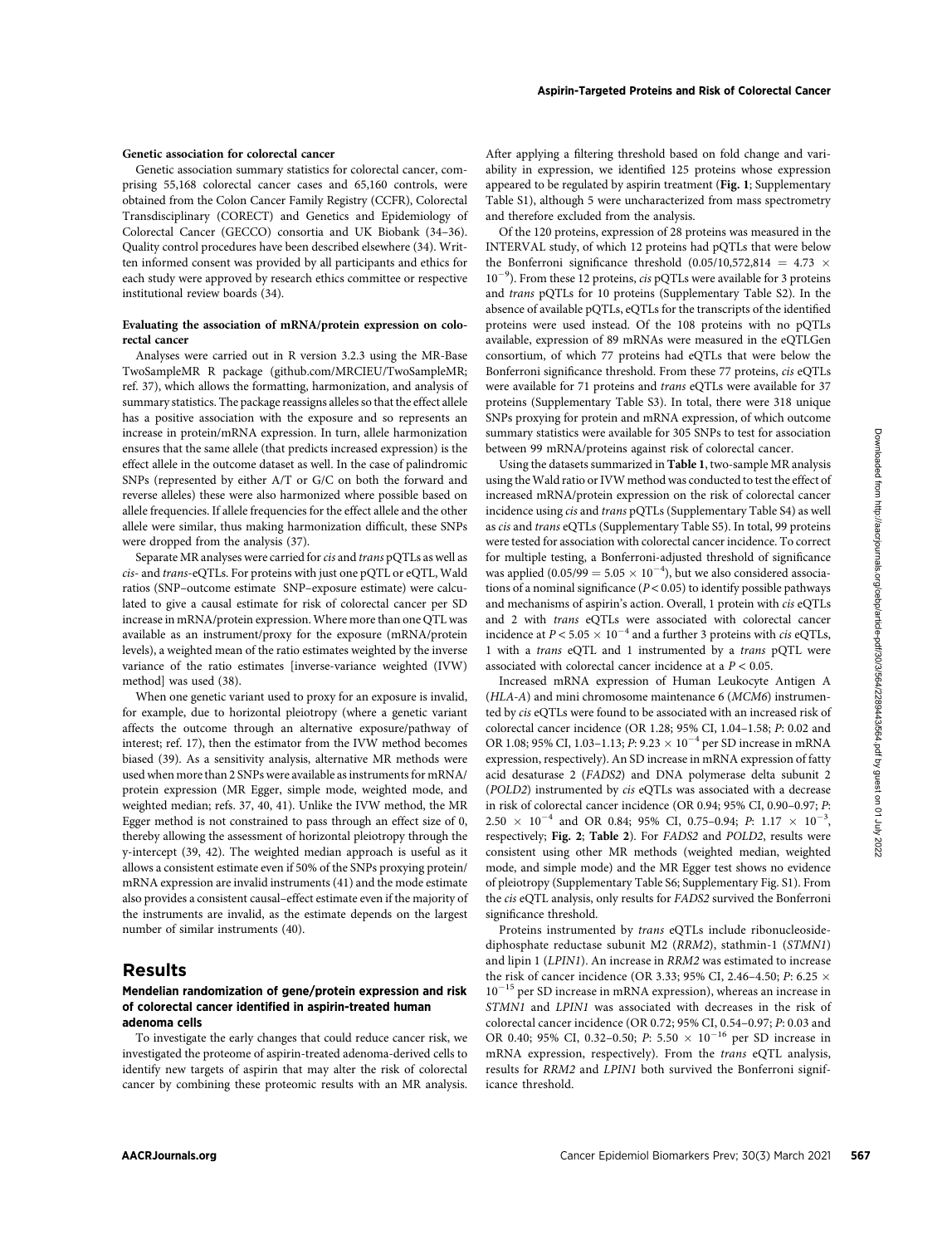

## Figure 1.

Flow diagram of SNP selection. A total of 5,886 proteins were identified using the SILAC proteomic approach. After applying a threshold, 125 proteins appear to be regulated by aspirin treatment, of which 5 were uncharacterized proteins and were therefore excluded from the analysis. In total, 12 proteins and 77 mRNAs had been quantified and had pQTLs/eQTLs below the Bonferroni significance threshold. Overall, summary statistics for 353 pQTLs and eQTLs were available, of which summary statistics for 305 of the SNPs were also present in the CCFR, CORECT, and GECCO consortia.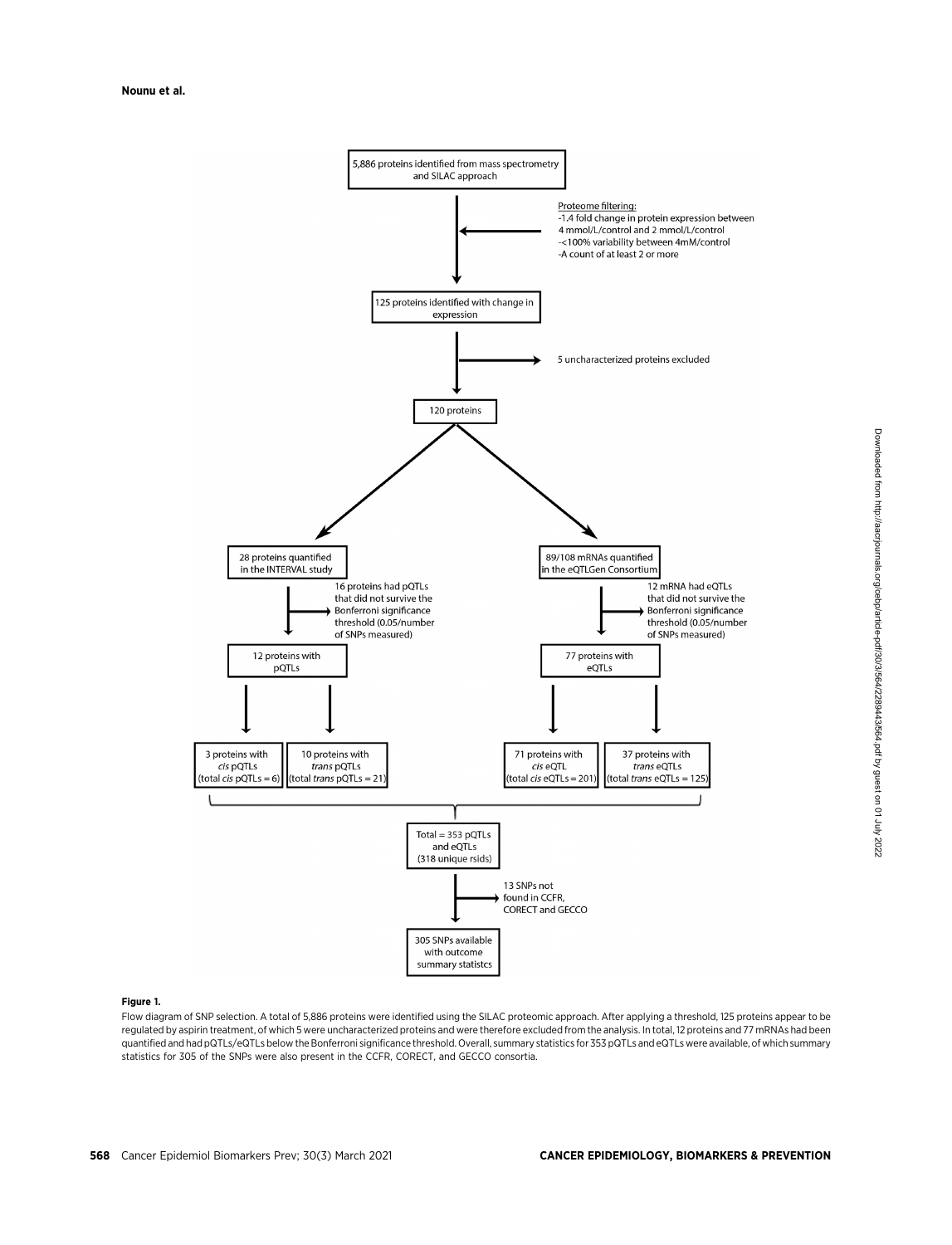| Exposure/outcome | Trait          | Consortia          | N                                   | Source                                                  | Ref   |  |
|------------------|----------------|--------------------|-------------------------------------|---------------------------------------------------------|-------|--|
| Exposure         | Protein levels | INTERVAL           | 3.301                               | Plasma                                                  | 19    |  |
| Exposure         | mRNA levels    | eQTLGEN            | 31.684                              | Whole blood ( $N = 28,886$ )<br>and PBMCs $(N = 4,798)$ | 20    |  |
| Outcome          | CRC incidence  | GECCO <sup>a</sup> | 55,168 cases and<br>65.160 controls | Whole blood                                             | 34-36 |  |

Table 1. Datasets used in the Mendelian randomization analysis.

Note: The table shows the exposure and outcome datasets used in the two-sample MR analysis.

Abbreviations: CRC, colorectal cancer; PBMC, peripheral blood mononuclear cell.

aGECCO summary data consist of the Colon Cancer Family Registry (CCFR), Colorectal Transdisciplinary (CORECT), and Genetics and Epidemiology of Colorectal Cancer (GECCO) consortia and UK Biobank.

For proteins instrumented by pQTLs, ADP ribosylation factor interacting protein 2 (ARFIP2) proxied using a trans pQTL conferred an increased risk of colorectal cancer incidence (OR 1.15; 95% CI, 1.01–1.29; P: 0.03 per SD increase in protein expression).

Overall, the directions of effects between HLA-A, MCM6, RRM2, and ARFIP2 and colorectal cancer risk obtained from our MR analysis concur with those anticipated given the protective role of aspirin on colorectal cancer and the effect of aspirin treatment on expression of these proteins. Aspirin reduces the protein expression of HLA-A, MCM6, RRM2, and ARFIP2 (fold change in protein expression with 4 mmol/L aspirin treatment compared with control: 0.55, 0.65, 0.36, and 0.69, respectively; Table 2) and aspirin intake is associated with a decreased risk of colorectal cancer (2–4). Our MR analysis shows that increased expression of these proteins is associated with an increased risk of colorectal cancer incidence. Taken together, our results indicate that a possible mechanism through which aspirin decreases the risk of colorectal cancer incidence is through the downregulation of HLA-A, MCM6, RRM2, and ARFIP2. The direction of effect was less consistent for the other 4 proteins (FADS2, POLD2, STMN1, and LPIN1) showing opposite results to what we would expect based on the proteomic results (Table 2).

# **Discussion**

Evidence for the use of aspirin in the prevention of colorectal cancer is increasing (2–5). However, the mechanism through which it functions is still not fully understood. By combining both a proteomicbased approach as well as an MR analysis, our results provide mechanistic insights into how aspirin could decrease the risk of colorectal cancer.



## Figure 2.

Forest plot of mRNA/protein associations with colorectal cancer incidence at P < 0.05. The upper box presents results using cis eQTLs, followed by trans eQTLs, and finally trans pQTLs. Each dot on the plot represents the change in OR of colorectal cancer incidence per SD increase in mRNA/protein expression, and the horizontal lines on either side of the dot represent the 95% CIs. The dotted line represents a null association between expression and cancer incidence. The number of SNPs used as instruments as well as the OR, the method, and P value of association are also reported. Abbreviations: N SNP, number of SNPs; IVW, inverse-variance weighted; WR, Wald ratio.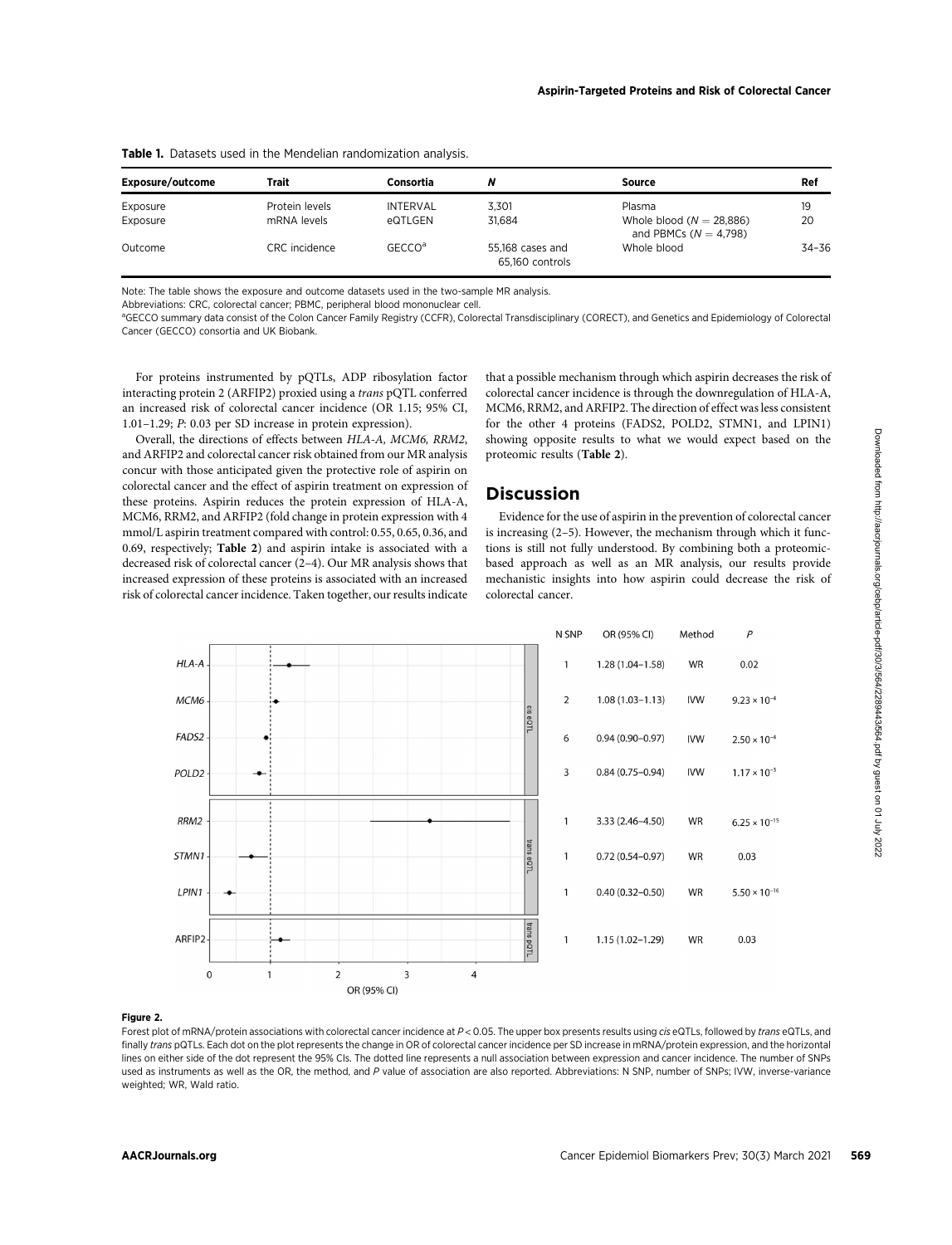| Gene              | Instrument        | <b>N SNP</b>   | Variance<br>explained $R^2$<br>$(\%)$ |            | <b>Association of predicted</b><br>expression with CRC risk |      |      |                                 | Fold change of protein expression<br>in response to aspirin |                         |                         |                                           |
|-------------------|-------------------|----------------|---------------------------------------|------------|-------------------------------------------------------------|------|------|---------------------------------|-------------------------------------------------------------|-------------------------|-------------------------|-------------------------------------------|
|                   |                   |                |                                       | Method     | <b>OR</b>                                                   | LCI  | UCI  | P                               | <b>Effect on</b><br><b>CRC</b> risk                         | 2 mmol/L<br>vs. Control | 4 mmol/L<br>vs. Control | <b>Effect on</b><br>protein<br>expression |
| FADS <sub>2</sub> | $cis$ eQTL        | 6              | 2.29                                  | <b>IVW</b> | 0.94                                                        | 0.90 | 0.97 | $2.5 \times 10^{-4}$            |                                                             | 0.61                    | 0.26                    |                                           |
| MCM6              | cis eQTL          | $\overline{2}$ | 3.85                                  | <b>IVW</b> | 1.08                                                        | 1.03 | 1.13 | $9.23 \times 10^{-4}$           |                                                             | 0.59                    | 0.65                    |                                           |
| POLD <sub>2</sub> | $cis$ eQTL        | 3              | 0.05                                  | <b>IVW</b> | 0.84                                                        | 0.75 | 0.94 | $1.73 \times 10^{-5}$           |                                                             | 0.54                    | 0.35                    |                                           |
| HLA-A             | cis eQTL          |                | 5.95                                  | <b>WR</b>  | 1.28                                                        | 1.04 | 1.58 | 0.02                            |                                                             | 0.55                    | 0.64                    |                                           |
| LPIN1             | trans eQTL        |                | 0.08                                  | <b>WR</b>  | 0.40                                                        | 0.32 | 0.50 | 5.50 $\times$ 10 <sup>-16</sup> |                                                             | 0.65                    | 0.64                    |                                           |
| RRM2              | <i>trans</i> eQTL |                | 0.19                                  | <b>WR</b>  | 3.33                                                        | 2.46 | 4.50 | $6.52 \times 10^{-15}$          |                                                             | 0.33                    | 0.36                    |                                           |
| STMN1             | trans eQTL        |                | 0.04                                  | <b>WR</b>  | 0.72                                                        | 0.54 | 0.97 | 0.03                            |                                                             | 0.47                    | 0.61                    |                                           |
| ARFIP2            | trans pQTL        |                | 0.09                                  | WR         | 1.15                                                        | 1.01 | 1.29 | 0.03                            |                                                             | 0.67                    | 0.69                    |                                           |

**Table 2.** MR results of the 8 proteins associated with colorectal cancer incidence.

Note: The table shows the inverse-variance weighted (IVW) or Wald ratio (WR) results for the 7 proteins associated with CRC incidence. The results indicate the change in OR of CRC incidence per unit increase in mRNA or protein expression (z-score or SD, respectively). Results that are consistent with aspirins' effect on protein expression (i.e., aspirin decreases protein expression and increasing levels of protein are associated with increased risk of colorectal cancer) are in bold font. Abbreviations: N SNP, number of SNPs; LCI, lower confidence interval; UCI, upper confidence interval; SE, standard error; IVW, inverse-variance weighted; WR, Wald ratio.

Using a SILAC-based proteomics approach, 120 proteins appear to be regulated at 24 hours by 4 mmol/L and 2 mmol/L aspirin treatment. Genetic variants (pQTLs and eQTLs) were identified and used to proxy for protein and mRNA expression levels of the identified proteins to test for evidence of a causal effect on colorectal cancer incidence. When no pQTL was available for a protein, eQTLs were used instead.

Overall, 4 cis eQTLs, 3 trans eQTLs, and 1 trans pQTL were associated with cancer incidence at a  $P < 0.05$ . Increased expression of HLA-A and MCM6 proxied by cis eQTLs were associated with an increase in the risk of colorectal cancer incidence and an increase in RRM2 and ARFIP2 (proxied by a trans eQTL and trans pQTL, respectively) also conferred an increased risk. Therefore, suppressing the expression of these four proteins could decrease the risk of CRC. As the proteomic results showed that aspirin treatment decreases the expression of these proteins, this could be a potential mechanism by which aspirin reduces the risk of colorectal cancer. However, only results for RRM2 survive the Bonferroni significance threshold, indicating that further studies are required to verify these results.

The proteins MCM6 and RRM2 are both involved in repair of DNA damage. MCM6 is part of a helicase complex involved in unwinding DNA and is involved in repair of double stranded breaks (DSB) in homologous recombination through interaction with RAD51. This interaction is required for chromatin localisation and formation of foci for DNA damage recovery (43). Likewise, RRM2 is part of a protein complex called ribonucleotide reductase, that catalyzes the biosynthesis of dNTPs and is therefore required for DNA replication and damage repair (44).

Cancer cells commonly lose the DNA damage response, which results in the accumulation of mutations that may be oncogenic (45). Because of this, tumor cells end up relying on a reduced number of repair pathways and are therefore more sensitive to inhibition of DNA damage repair pathways when compared with normal cells which have full capability of DNA repair (46). Drugs that target these other pathways have been shown to selectively kill the cancer cells which is known as synthetic lethality (47, 48). It may be that by reducing the expression of DNA repair proteins, which combined with DNA damage response proteins that are already mutated during tumor progression, aspirin can induce cell death in the developing tumor cells reducing the risk of developing cancer.

The MR results for the proteins ARFIP2 and HLA-A also concur with our SILAC proteomic results. ARFIP2 is a protein previously shown to play a role in membrane ruffling and actin polymerization, therefore regulating the actin cytoskeleton (49). The remodeling of the actin cytoskeleton is known to be involved in cancer metastasis (50). This is of particular interest as aspirin reduces the odds of colorectal adenocarcinoma metastasis by 64% (OR, 0.36; 95% CI, 0.18–0.74; ref. 51) and this may be through the reduction in ARFIP2 expression. With regards to HLA-A expression and cancer risk, results from a cohort study showed that aspirin was more chemopreventative in tumors that expressed HLA class I antigen [which includes HLA-A, HLA-B, and HLA-C; rate ratio (RR) 0.53; 95% CI, 0.38–0.74] and this association was no longer apparent in tumors that lacked expression of this protein (15). Our MR analysis showed that an increase in HLA-A was associated with increased colorectal cancer risk, and that aspirin may reduce this risk through a reduction in HLA-A expression; however, further investigation is required before any conclusions can be drawn.

Our MR analysis results also showed that increased mRNA expression of FADS2, POLD2, LPIN1, and STMN1 all decreased the risk of colorectal cancer, indicating that decreased expression increases the risk of cancer. Our proteomic results showed that aspirin decreases the expression of these proteins and aspirin is known to decrease cancer risk. The exact meaning behind the inconsistencies in direction of effect is unclear, but may be related to the dosage used in this study. A randomized trial of aspirin to prevent adenomas showed that lower doses reduced adenoma risk more than higher doses, suggesting that lower doses of aspirin may affect mRNA/protein expression differently than higher doses (52, 53). Furthermore, the genetic instruments used to proxy for 1SD in POLD2, LPIN1, and STMN1 expression explain little of the variance in mRNA expression (0.05%, 0.08%, and 0.04%, respectively) indicating that SNPs that explain more of the variance are required before any conclusions can be made.

Further limitations also exist in our analysis. First, the exact correlation between eQTLs and pQTLs has not been fully determined. Second, it is difficult to interpret results using trans eQTLs and pQTLs without clear confirmation that these SNPs directly influence the gene/ protein expression. It may be that they indirectly influence expression, for example, trans eQTLs may regulate gene expression by affecting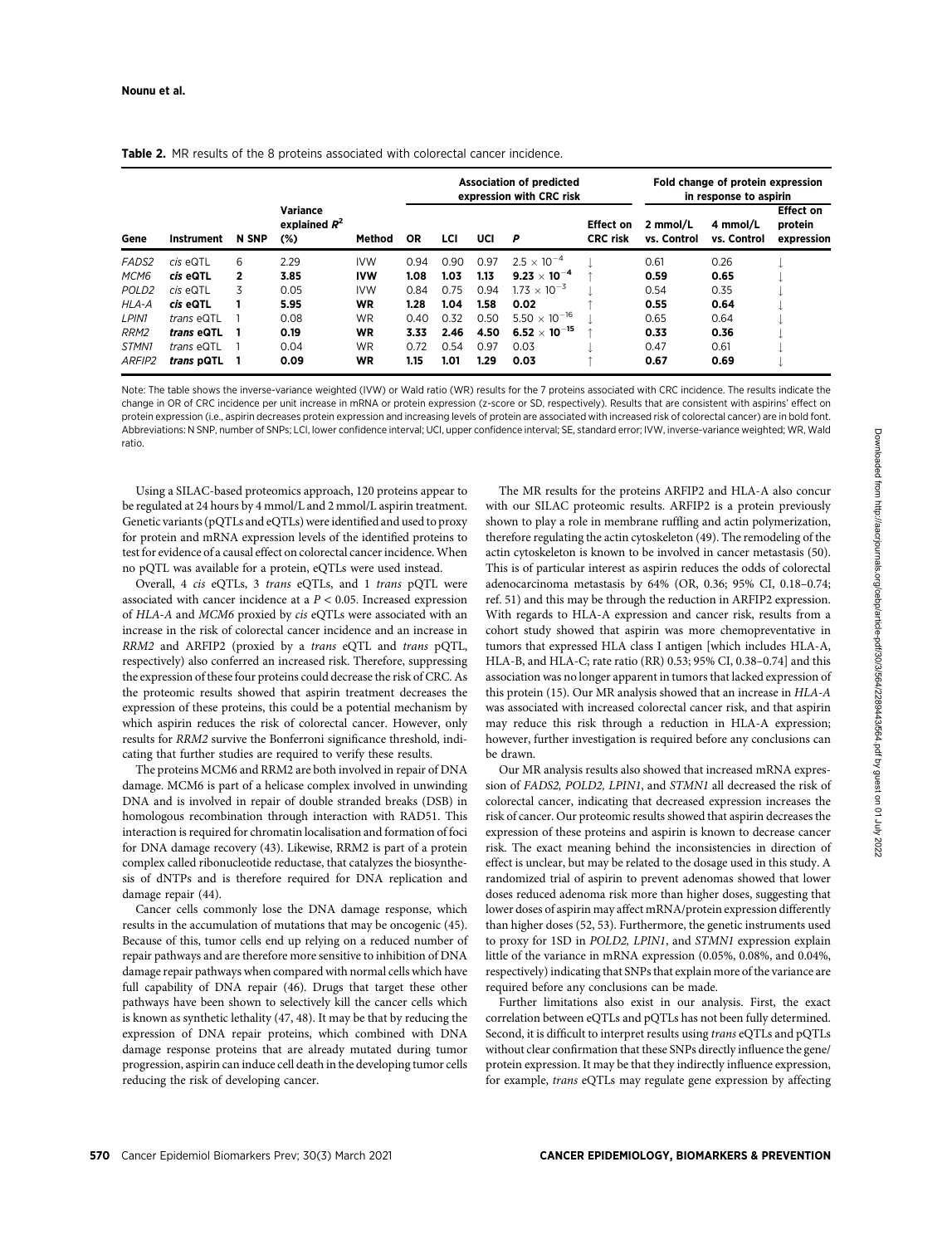expression of a nearby cis gene, which is in fact a transcription factor that is regulating the expression of the trans gene (54). Third, both the pQTL and eQTL associations were carried out using blood plasma, whole blood samples or PBMCs (19, 20); therefore, these SNPs estimate changes in gene and protein expression in circulating immune cells or plasma proteins, respectively. Our SILAC approach identified cellular proteins affected by aspirin treatment; however, the pQTLs used in this analysis proxied levels of plasma proteins. We believe that if the expression of cellular proteins is affected by aspirin, then this in turn will affect the amount of protein secreted into the plasma. We acknowledge that pQTLs for cellular proteins in colorectal tissue would be more appropriate for this analysis; however, studies that have measured cellular pQTLs are small and involve lymphoblastoid cell lines, rather than primary tissues of interest (55, 56). Also, the specificity of eQTLs/pQTLs for specific tissues is unclear. As found by the Genotype-Tissue Expression (GTEx) study, cis eQTLs are either shared across tissues or are specific to a small number of tissues (57). Therefore, the use of these eQTLs and pQTLs measured in the blood may not be fully suitable as proxies for mRNA and protein expression in the epithelium of the colon and rectum.

Furthermore, the units for the eQTLs and pQTLs represent SD changes in expression, making interpretation of the results difficult. However, we can interpret the direction of effect as well as the statistical significance of the association (P values) for these analyses. Moreover, pQTLs and eQTLs could not be identified for 20 of the proteins found to be regulated by aspirin in our proteomic approach, therefore we could not test the association of their expression with colorectal cancer risk. Finally, apart from the association of FADS2 with colorectal cancer incidence, the other associations proxied by cis eQTLs found by our study are not below the Bonferroni threshold of significance ( $P \leq 4.63 \times 10^{-4}$ ).

MR is commonly used to proxy for a drug's effect on risk of various outcomes after identification of its target. Genetic variants that predict lower function of 3-hydroxy-3-methylglutaryl coenzyme A (HMG-CoA) reductase are commonly used to investigate the effect of lowering LDL cholesterol via the use of statins on outcomes such as ovarian cancer, Alzheimer disease, or coronary heart disease (58–60). These studies involve investigation of a drug's effect via a known target on an outcome. However, this approach would be difficult to apply in the case of drugs with pleiotropic targets such as aspirin. Therefore, to identify all possible targets of aspirin, a proteomic approach was first applied and targets that may affect risk of cancer were identified through using MR. To our knowledge, this is the first study that combines basic science and MR to generate hypotheses of a drug's mechanism of action in cancer.

Further experiments need to be conducted to confirm the effect of aspirin on gene and protein expression and the consequent effect this may have on hypothesized pathways such as DNA repair before definitive conclusions can be made. However, the potential of this unbiased approach to gain mechanistic insight is clear, allowing hypothesis driven research will better inform the clinical use of aspirin for the prevention of colorectal cancer.

## Authors' Disclosures

J.A. Baron reports grants from NCI during the conduct of the study; in addition, J.A. Baron, with Dartmouth College, has a patent for Chemopreventive use of aspirin. G. Casey reports grants from NCI during the conduct of the study. E.A. Platz reports personal fees from Kaiser Permanente Northern California, Division of Research outside the submitted work; in addition, E.A. Platz is the editor-in-chief of CEBP. C.M. Ulrich reports grants from NIH during the conduct of the study. V. Moreno reports grants from NIH, Agency for Management of University and Research Grants (AGAUR), and grants from Instituto de Salud Carlos III during the conduct of the study. L.C. Sakoda reports grants from NCI during the conduct of the study. M.L. Slattery reports grants from University of Utah during the conduct of the study. R.E. Schoen reports grants from NIH during the conduct of the study. A.T. Chan reports grants and personal fees from Bayer Pharma AG and Pfizer Inc., and personal fees from Boehringer Ingelheim outside the submitted work. G.G. Giles reports grants from National Health and Medical Research Council (Australia) during the conduct of the study. Z.K. Stadler reports personal fees from Genentech/Roche, Novartis, RegenexBio, Neurogene, Optos Plc, Regeneron, Allergan, Gyroscope Tx, and Adverum outside the submitted work. B. Van Guelpen reports grants from Swedish Research Council, Swedish Cancer Society, Knut and Alice Wallenberg Foundation, Lion's Cancer Research Foundation at Umea University, and Cancer Research Foundation in Northern Sweden during the conduct of the study. H. Hampel reports personal fees and other from Invitae and personal fees from Genome Medical and Promega outside the submitted work. A. Wolk reports grants from The Swedish Research Council and Swedish Cancer Foundation during the conduct of the study. D.A. Drew reports grants from NIH during the conduct of the study. C.L. Relton reports personal fees from Wellcome Trust outside the submitted work. No disclosures were reported by the other authors.

## Authors' Contributions

A. Nounu: Conceptualization, formal analysis, investigation, methodology, writing– original draft, writing–review and editing. A. Greenhough: Conceptualization, data curation, investigation, methodology, writing–review and editing. K.J. Heesom: Resources, data curation, writing–review and editing. R.C. Richmond: Supervision, methodology, writing–review and editing. J. Zheng: Methodology, writing–review and editing. S.J. Weinstein: Data curation, writing–review and editing. D. Albanes: Data curation, writing–review and editing. J.A. Baron: Data curation, writing–review and editing. J.L. Hopper: Data curation. J.C. Figueiredo: Data curation. P.A. Newcomb: Data curation. N.M. Lindor: Data curation. G. Casey: Data curation. E.A. Platz: Data curation, writing–review and editing. L. Le Marchand: Data curation, writing–review and editing. C.M. Ulrich: Data curation. C.I. Li: Data curation. F.J.B. van Duijnhoven: Data curation, writing–review and editing.A. Gsur: Data curation. P.T. Campbell: Data curation. V. Moreno: Data curation. P. Vodicka: Data curation. L. Vodickova: Data curation. H. Brenner: Data curation, writing– review and editing. J. Chang-Claude: Data curation. M. Hoffmeister: Data curation. L.C. Sakoda: Data curation, writing–review and editing. M.L. Slattery: Data curation. R.E. Schoen: Data curation. M.J. Gunter: Data curation. S. Castellví-Bel: Data curation, writing–review and editing. H.R. Kim: Data curation. S.-S. Kweon: Data curation. A.T. Chan: Data curation, writing–review and editing. L. Li: Data curation. W. Zheng: Data curation. D.T. Bishop: Data curation. D.D. Buchanan: Data curation. G.G. Giles: Data curation. S.B. Gruber: Data curation. G. Rennert: Data curation. Z.K. Stadler: Data curation. T.A. Harrison: Data curation. Y. Lin: Data curation. T.O. Keku: Data curation. M.O. Woods: Data curation. C. Schafmayer: Data curation. B. Van Guelpen: Data curation. S. Gallinger: Data curation. H. Hampel: Data curation. S.I. Berndt: Data curation. P.D.P. Pharoah: Data curation. A. Lindblom: Data curation. A. Wolk: Data curation, writing–review and editing. A.H. Wu: Data curation. E. White: Data curation, writing–review and editing. U. Peters: Data curation, writing–review and editing. D.A. Drew: Data curation. D. Scherer: Conceptualization, writing–review and editing. J.L. Bermejo: Conceptualization. A.C. Williams: Conceptualization, supervision, funding acquisition, writing–review and editing. C.L. Relton: conceptualization, supervision, funding acquisition, writing–review and editing.

## Acknowledgments

Author funding: This work was funded by a PhD studentship from the Medical Research Council (to A. Nounu), a Cancer Research UK Programme Grant (C19/A11975; to A.C. Williams), an MRC Research grant (MR/R017247/1; to A.C. Williams), and by the John James Bristol Foundation. Further funding was provided by The UK Medical Research Council Integrative Epidemiology Unit (MC\_UU\_12013\_2; to C.L. Relton) and Cancer Research UK (C18281/A19169; to C.L. Relton), the Wellcome Trust (217487/Z/19/Z; to A. Greenhough), and Bowel Cancer UK (19PT0039; to A. Greenhough). R.C. Richmond is a de Pass Vice Chancellor Research Fellow at the University of Bristol. This work was also supported by the German Federal Ministry of Education and Research (01KT1510; to D. Scherer).

Consortia funding: Genetics and Epidemiology of Colorectal Cancer Consortium (GECCO): NCI, NIH, U.S. Department of Health and Human Services (U01 CA164930, U01 CA137088, R01 CA059045, R21 CA191312, R01201407; to U. Peters). Genotyping/sequencing services were provided by the Center for Inherited Disease Research (CIDR; X01-HG008596 and X-01-HG007585). CIDR is fully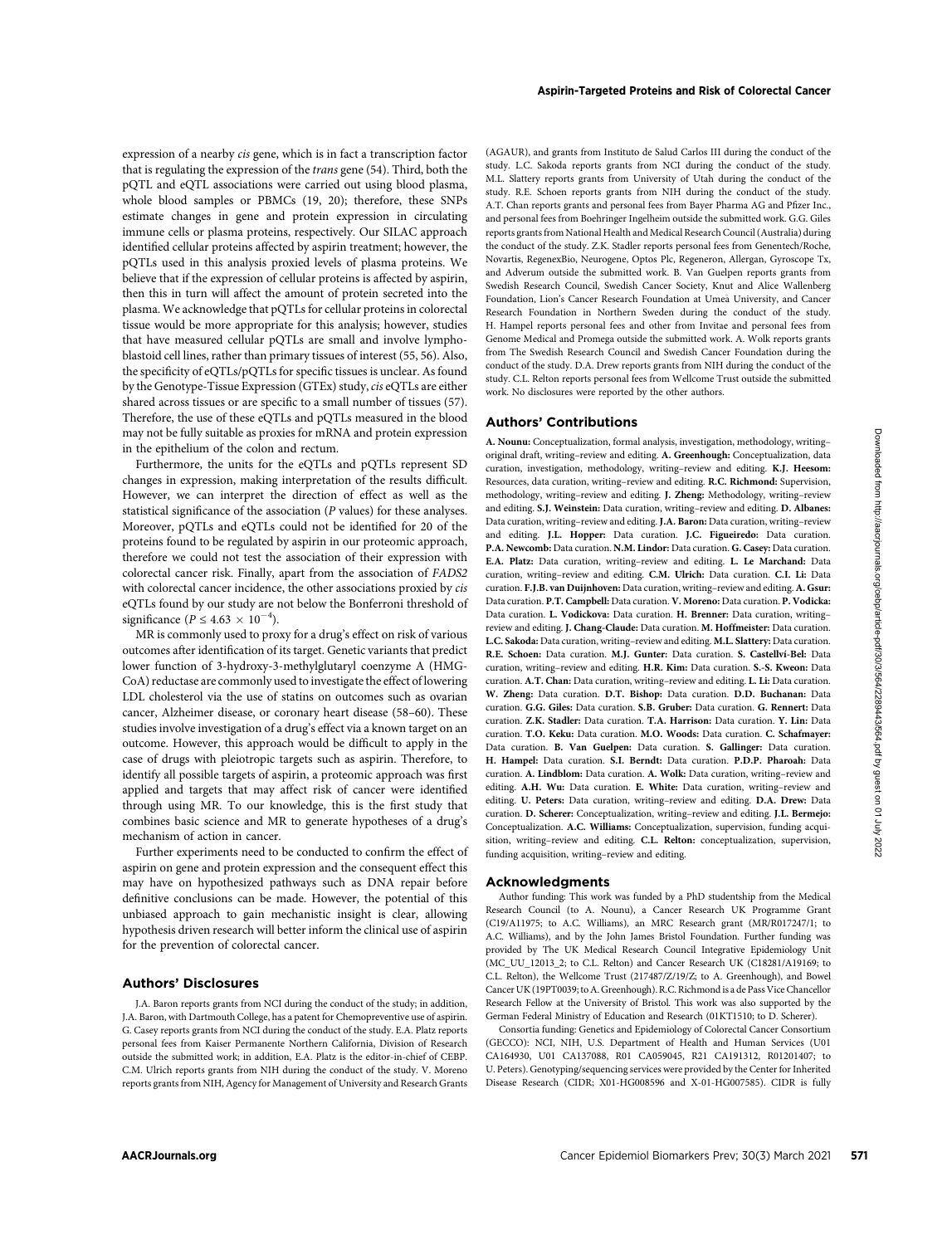funded through a federal contract from the NIH to The Johns Hopkins University, contract number HHSN268201200008I. This research was funded in part through the NIH/NCI Cancer Center Support Grant P30 CA015704.

ASTERISK: a Hospital Clinical Research Program (PHRC-BRD09/C) from the University Hospital Center of Nantes (CHU de Nantes) and supported by the Regional Council of Pays de la Loire, the Groupement des Entreprises Françaises dans la Lutte contre le Cancer (GEFLUC), the Association Anne de Bretagne Génétique and the Ligue Régionale Contre le Cancer (LRCC).

The ATBC Study is supported by the Intramural Research Program of the U.S. NCI, NIH.

CLUE funding was from the NCI (U01 CA86308, Early Detection Research Network; P30 CA006973), National Institute on Aging (U01 AG18033), and the American Institute for Cancer Research. The content of this publication does not necessarily reflect the views or policies of the Department of Health and Human Services, nor does mention of trade names, commercial products, or organizations imply endorsement by the US government. COLO2&3: NIH (R01 CA60987; to L. Le Marchand).

ColoCare: This work was supported by the NIH (R01 CA189184, to C.I. Li and C.M. Ulrich; U01 CA206110, to C.M. Ulrich, C.I. Li, and J.C. Figueiredo; 2P30CA015704- 40, R01 CA207371, to C.M. Ulrich and C.I. Li), the Matthias Lackas-Foundation, the German Consortium for Translational Cancer Research, and the EU TRANSCAN initiative.

The Colon Cancer Family Registry (CCFR, [www.coloncfr.org\)](http://www.coloncfr.org) is supported in part by funding from the NCI, NIH (award U01 CA167551). The CCFR Set-1 (Illumina 1M/1M-Duo) and Set-2 (Illumina Omni1-Quad) scans were supported by NIH awards U01 CA122839 and R01 CA143247 (to G. Casey). The CCFR Set-3 (Affymetrix Axiom CORECT Set array) was supported by NIH award U19 CA148107 and R01 CA81488 (to S.B. Gruber). The CCFR Set-4 (Illumina OncoArray 600K SNP array) was supported by NIH award U19 CA148107 (to S.B. Gruber) and by the Center for Inherited Disease Research (CIDR), which is funded by the NIH to the Johns Hopkins University, contract number HHSN268201200008I. The SCCFR Illumina HumanCytoSNP array was supported through NCI award R01 CA076366 (to P.A. Newcomb). Additional funding for the OFCCR/ARCTIC was through award GL201-043 from the Ontario Research Fund, award 112746 from the Canadian Institutes of Health Research, through a Cancer Risk Evaluation (CaRE) Program grant from the Canadian Cancer Society, and through generous support from the Ontario Ministry of Research and Innovation. The content of this manuscript does not necessarily reflect the views or policies of the NCI, NIH, or any of the collaborating centers in the Colon Cancer Family Registry (CCFR), nor does mention of trade names, commercial products, or organizations imply endorsement by the US Government, any cancer registry, or the CCFR.

COLON: The COLON study is sponsored by Wereld Kanker Onderzoek Fonds, including funds from grant 2014/1179 as part of the World Cancer Research Fund International Regular Grant Programme, by Alpe d'Huzes and the Dutch Cancer Society (UM 2012-5653, UW 2013-5927, UW2015-7946), and by TRANSCAN (JTC2012-MetaboCCC, JTC2013-FOCUS). The Nqplus study is sponsored by a ZonMW investment grant (98-10030); by PREVIEW, the project PREVention of diabetes through lifestyle intervention and population studies in Europe and around the World (PREVIEW) project, which received funding from the European Union Seventh Framework Programme (FP7/2007–2013) under grant no. 312057; by funds from TI Food and Nutrition (cardiovascular health theme), a public–private partnership on precompetitive research in food and nutrition; and by FOODBALL, the Food Biomarker Alliance, a project from JPI Healthy Diet for a Healthy Life.

Colorectal Cancer Transdisciplinary (CORECT) Study: The CORECT Study was supported by the NCI/NIH, U.S. Department of Health and Human Services (grant numbers U19 CA148107, R01 CA81488, P30 CA014089, R01 CA197350, to S.B. Gruber; P01 T32 ES013678; R01 CA201407, to U. Peters) and National Institutes of Environmental Health Sciences, National Institutes of Health (grant number T32 ES013678)

CORSA: "Österreichische Nationalbank Jubiläumsfondsprojekt" (12511) and Austrian Research Funding Agency (FFG) grant 829675.

CPS-II: The American Cancer Society funds the creation, maintenance, and updating of the Cancer Prevention Study-II (CPS-II) cohort. This study was conducted with Institutional Review Board approval.

CRCGEN: Colorectal Cancer Genetics & Genomics, Spanish study was supported by Instituto de Salud Carlos III, cofunded by FEDER funds–a way to build Europe– (grants PI14-613 and PI09-1286), Agency for Management of University and Research Grants (AGAUR) of the Catalan Government (grant 2017SGR723), and Junta de Castilla y León (grant LE22A10-2). Sample collection of this work was supported by the Xarxa de Bancs de Tumors de Catalunya sponsored by Pla Director

d'Oncología de Catalunya (XBTC), Plataforma Biobancos PT13/0010/0013 and ICOBIOBANC, sponsored by the Catalan Institute of Oncology.

Czech Republic CCS: This work was supported by the Grant Agency of the Czech Republic (grants CZ GA CR: GAP304/10/1286 and 1585) and by the Grant Agency of the Ministry of Health of the Czech Republic (grants AZV 15-27580A and AZV 17-30920A).

DACHS: This work was supported by the German Research Council (BR 1704/6-1, BR 1704/6-3, BR 1704/6-4, CH 117/1-1, HO 5117/2-1, HE 5998/2-1, KL 2354/3-1, RO 2270/8-1 and BR 1704/17-1), the Interdisciplinary Research Program of the National Center for Tumor Diseases (NCT), Germany, and the German Federal Ministry of Education and Research (01KH0404, 01ER0814, 01ER0815, 01ER1505A and 01ER1505B).

DALS: NIH (R01 CA48998, to M.L. Slattery).

EDRN: This work is funded and supported by the NCI, EDRN Grant (U01 CA 84968-06).

EPIC: The coordination of EPIC is financially supported by the European Commission (DGSANCO) and the International Agency for Research on Cancer. The national cohorts are supported by Danish Cancer Society (Denmark); Ligue Contre le Cancer, Institut Gustave Roussy, Mutuelle Générale de l'Education Nationale, Institut National de la Sante et de la Recherche Medicale (INSERM) (France); German Cancer Aid, German Cancer Research Center (DKFZ), Federal Ministry of Education and Research (BMBF), Deutsche Krebshilfe, Deutsches Krebsforschungszentrum and Federal Ministry of Education and Research (Germany); the Hellenic Health Foundation (Greece); Associazione Italiana per la Ricerca sul Cancro-AIRCItaly and National Research Council (Italy); Dutch Ministry of Public Health, Welfare and Sports (VWS), Netherlands Cancer Registry (NKR), LK Research Funds, Dutch Prevention Funds, Dutch ZON (Zorg Onderzoek Nederland), World Cancer Research Fund (WCRF), Statistics Netherlands (The Netherlands); ERC-2009-AdG 232997 and Nordforsk, Nordic Centre of Excellence programme on Food, Nutrition and Health (Norway); Health Research Fund (FIS), PI13/00061 to Granada, PI13/01162 to EPIC-Murcia, Regional Governments of Andalucía, Asturias, Basque Country, Murcia and Navarra, ISCIII RETIC (RD06/0020) (Spain); Swedish Cancer Society, Swedish Research Council and County Councils of Skane and Västerbotten (Sweden): Cancer Research UK (14136 to EPIC-Norfolk: C570/ A16491 and C8221/A19170 to EPIC-Oxford), Medical Research Council (1000143 to EPIC-Norfolk, MR/M012190/1 to EPICOxford) (United Kingdom).

EPICOLON: This work was supported by grants from Fondo de Investigacion Sanitaria/FEDER (PI08/0024, PI08/1276, PS09/02368, PI11/00219, PI11/00681, PI14/00173, PI14/00230, PI17/00509, 17/00878, Acción Transversal de Cáncer), Xunta de Galicia (PGIDIT07PXIB9101209PR), Ministerio de Economia y Competitividad (SAF07-64873, SAF 2010-19273, SAF2014-54453R), Fundacion Científica de la Asociación Española contra el Cáncer (GCB13131592CAST), Beca Grupo de Trabajo "Oncología" AEG (Asociación Española de Gastroenterología), Fundación Privada Olga Torres, FP7 CHIBCHA Consortium, Agencia de Gestio d'Ajuts Universitaris i de Recerca (AGAUR, Generalitat de Catalunya, 2014SGR135, 2014SGR255, 2017SGR21, 2017SGR653), Catalan Tumour Bank Network (Pla Director d'Oncologia, Generalitat de Catalunya), PERIS (SLT002/16/00398, Generalitat de Catalunya), CERCA Programme (Generalitat de Catalunya) and COST Action BM1206 and CA17118. CIBERehd is funded by the Instituto de Salud Carlos III.

ESTHER/VERDI. This work was supported by grants from the Baden-Württemberg Ministry of Science, Research and Arts and the German Cancer Aid.

Harvard cohorts (HPFS, NHS, PHS): HPFS is supported by the NIH (R01 CA137178 and P50 CA127003, to A.T. Chan; P01 CA055075, UM1 CA167552, U01 CA167552, R01 CA151993, R35 CA197735 and K07 CA190673), NHS by the NIH (R01 CA137178 and P50 CA127003, to A.T. Chan; P01 CA087969, UM1 CA186107, R01 CA151993, R35 CA197735, K07CA190673) and PHS by the NIH (R01 CA042182, to J. Ma).

Hawaii Adenoma Study: NCI grants R01 CA72520.

HCES-CRC: the Hwasun Cancer Epidemiology Study–Colon and Rectum Cancer (HCES-CRC; grants from Chonnam National University Hwasun Hospital, HCRI15011-1).

Kentucky: This work was supported by the following grant support: Clinical Investigator Award from Damon Runyon Cancer Research Foundation (CI-8); NCI R01 CA136726 (to L. Li).

LCCS: The Leeds Colorectal Cancer Study was funded by the Food Standards Agency and Cancer Research UK Programme Award (C588/A19167).

MCCS cohort recruitment was funded by VicHealth and Cancer Council Victoria. The MCCS was further supported by Australian NHMRC grants 509348, 209057, 251553 and 504711 and by infrastructure provided by Cancer Council Victoria. Cases and their vital status were ascertained through the Victorian Cancer Registry (VCR)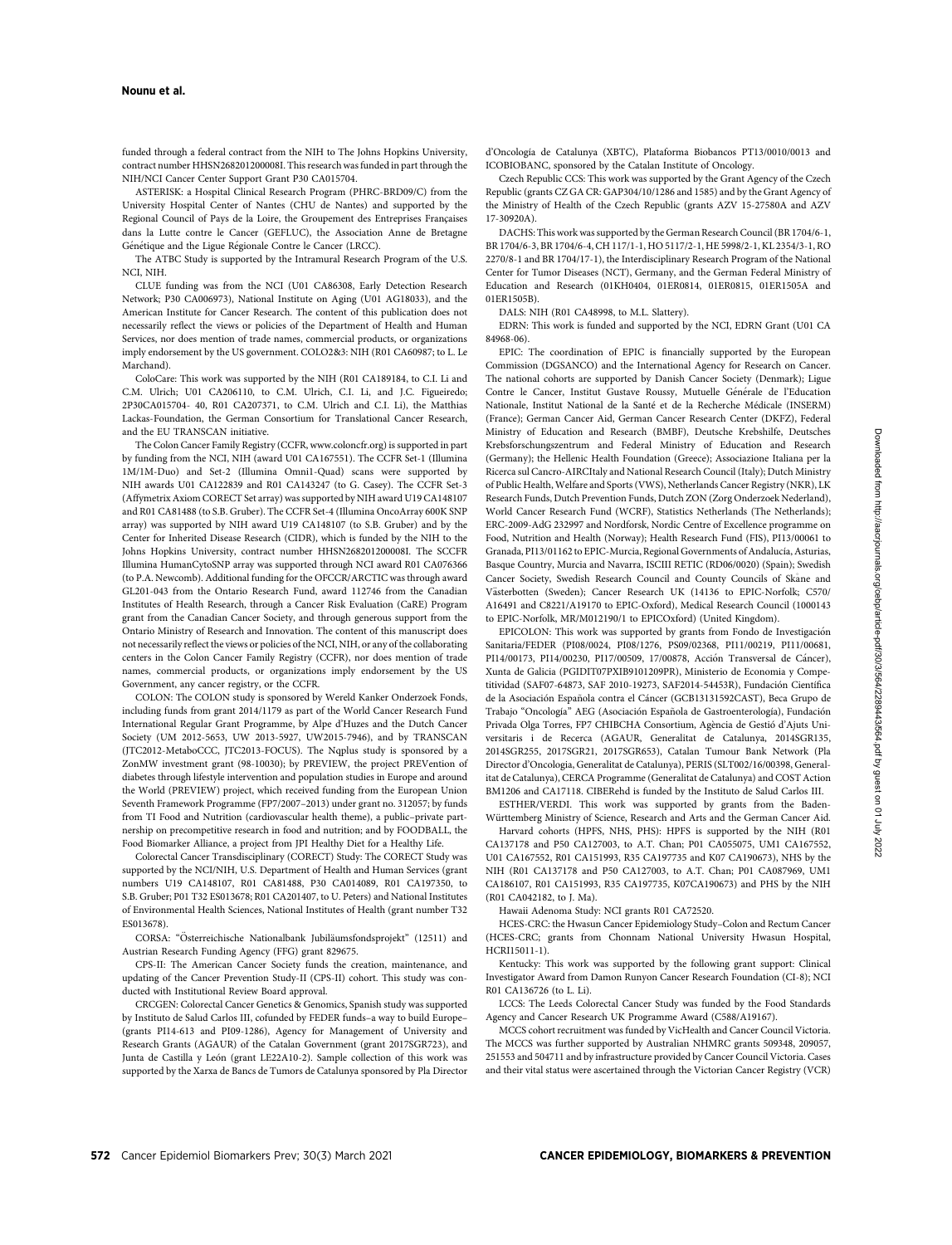and the Australian Institute of Health and Welfare (AIHW), including the National Death Index and the Australian Cancer Database.

Multiethnic Cohort (MEC) Study: NIH (U01 CA164973, to L. Le Marchand; R37 CA54281, P01 CA033619, and R01 CA063464).

MECC: This work was supported by the NIH, U.S. Department of Health and Human Services (R01 CA81488, to S.B. Gruber and G. Rennert).

MSKCC: The work at Sloan Kettering in New York was supported by the Robert and Kate Niehaus Center for Inherited Cancer Genomics and the Romeo Milio Foundation. Moffitt: This work was supported by funding from the NIH (grant numbers R01 CA189184, to C.I. Li and C.M. Ulrich; P30 CA076292, to H. Lee Moffitt Cancer Center and Research Institute), Florida Department of Health Bankhead-Coley Grant 09BN-13, and the University of South Florida Oehler Foundation. Moffitt contributions were supported in part by the Total Cancer Care Initiative, Collaborative Data Services Core, and Tissue Core at the H. Lee Moffitt Cancer Center & Research Institute, an NCI-designated Comprehensive Cancer Center (grant number P30 CA076292 to H. Lee Moffitt Cancer Center and Research Institute).

NCCCS I & II: The authors acknowledge funding support for this project from the NIH (R01 CA66635 and P30 DK034987).

NFCCR: This work was supported by an Interdisciplinary Health Research Team award from the Canadian Institutes of Health Research (CRT 43821); the NIH, U.S. Department of Health and Human Services (U01 CA74783; to S. Gallinger); and National Cancer Institute of Canada grants (18223 and 18226). The authors acknowledge the contribution of Alexandre Belisle and the genotyping team of the McGill University and Genome Quebec Innovation Centre, Montreal, Canada, for genotyping the Sequenom panel in the NFCCR samples. Funding was provided to M.O. Woods by the Canadian Cancer Society Research Institute.

NSHDS: Swedish Research Council; Swedish Cancer Society; Cutting-Edge Research Grant and other grants from Region Västerbotten: Knut and Alice Wallenberg Foundation; Lion's Cancer Research Foundation at Umea- University; the Cancer Research Foundation in Northern Sweden; and the Faculty of Medicine, Umea- University, Umea, Sweden.

OFCCR: The Ontario Familial Colorectal Cancer Registry was supported in part by the NCI of the National NIH under award U01 CA167551 and award U01/U24 CA074783 (to S. Gallinger). Additional funding for the OFCCR and ARCTIC testing and genetic analysis was through a Canadian Cancer Society CaRE (Cancer Risk Evaluation) program grant and Ontario Research Fund award GL201-043, through the Canadian Institutes of Health Research award 112746, and through generous support from the Ontario Ministry of Research and Innovation. OSUMC: OCCPI funding was provided by Pelotonia and HNPCC funding was provided by the NCI (CA16058 and CA67941).

PLCO: Intramural Research Program of the Division of Cancer Epidemiology and Genetics and supported by contracts from the Division of Cancer Prevention, NCI, NIH, DHHS. Funding was provided by NIH, Genes, Environment and Health Initiative (GEI) Z01 CP 010200, NIH U01 HG004446, and NIH GEI U01 HG 004438.

SCCFR: The Seattle Colon Cancer Family Registry was supported in part by the National Cancer Institute (NCI) of the National Institutes of Health (NIH) under awards U01 P30 CA015704, U01 CA074794, and U24 CA074794 (to P.A. Newcomb) and R01 CA076366 (to P.A. Newcomb).

SEARCH: The University of Cambridge has received salary support in respect of PDPP from the NHS in the East of England through the Clinical Academic Reserve. Cancer Research UK (C490/A16561); the UK National Institute for Health Research Biomedical Research Centres at the University of Cambridge.

SELECT: Research reported in this publication was supported in part by the NCI of the NIH under Award Numbers U10 CA37429 and UM1 CA182883. The content is solely the responsibility of the authors and does not necessarily represent the official views of the NIH.

SMS: This work was supported by the NCI (grant P01 CA074184, to P.A. Newcomb; grants R01 CA097325, R03 CA153323, and K05 CA152715, to P.A. Newcomb; and the National Center for Advancing Translational Sciences at the NIH (grant KL2 TR000421).

The Swedish Low-risk Colorectal Cancer Study: The study was supported by grants from the Swedish Research Council; K2015-55X-22674-01-4, K2008-55X-20157-03-3, K2006-72X-20157-01-2 and the Stockholm County Council (ALF project).

Swedish Mammography Cohort and Cohort of Swedish Men: This work is supported by the Swedish Research Council/Infrastructure grant, the Swedish Cancer Foundation, and the Karolinska Institutés Distinguished Professor Award (to A. Wolk).

UK Biobank: This research has been conducted using the UK Biobank Resource under Application Number 8614.

VITAL: NIH (K05 CA154337, to E. White).

WHI: The WHI program is funded by the National Heart, Lung, and Blood Institute, NIH, U.S. Department of Health and Human Services through contracts HHSN268201100046C, HHSN268201100001C, HHSN268201100002C, HHSN268201100003C, HHSN268201100004C, and HHSN271201100004C.

ASTERISK: The authors are very grateful to Dr. Bruno Buecher, without whom this project would not have existed. They also thank all those who agreed to participate in this study, including the patients and the healthy control persons, as well as all the physicians, technicians, and students.

CCFR: The authors are grateful to Mark A. Jenkins, who helped obtain the NCI grant U01 CA167551.

CLUE: The authors appreciate the continued efforts of the staff members at the Johns Hopkins George W. Comstock Center for Public Health Research and Prevention in the conduct of the CLUE II study. They thank the participants in CLUE. Cancer incidence data for CLUE were provided by the Maryland Cancer Registry, Center for Cancer Surveillance and Control (Maryland Department of Health, 201 W. Preston Street, Room 400, Baltimore, MD 21201, [http://phpa.dhmh.](http://phpa.dhmh.maryland.gov/cancer) [maryland.gov/cancer,](http://phpa.dhmh.maryland.gov/cancer) 410-767-4055). They acknowledge the State of Maryland, the Maryland Cigarette Restitution Fund, and the National Program of Cancer Registries of the Centers for Disease Control and Prevention for the funds that support the collection and availability of the cancer registry data.

COLON and NQplus: The authors thank the COLON and NQplus investigators at Wageningen University and Research and the involved clinicians in the participating hospitals.

CORSA: The authors kindly thank all those who contributed to the screening project Burgenland against CRC. Furthermore, they are grateful to Doris Mejri and Monika Hunjadi for laboratory assistance.

CPS-II: The authors thank the CPS-II participants and Study Management Group for their invaluable contributions to this research. The authors also acknowledge the contribution to this study from central cancer registries supported through the Centers for Disease Control and Prevention National Program of Cancer Registries, and cancer registries supported by the National Cancer Institute Surveillance Epidemiology and End Results program.

Czech Republic CCS: The authors are thankful to all clinicians in major hospitals in the Czech Republic, without whom the study would not be practicable. They are also sincerely grateful to all patients participating in this study.

DACHS: The authors thank all participants and cooperating clinicians, and Ute Handte-Daub, Utz Benscheid, Muhabbet Celik, and Ursula Eilber for excellent technical assistance.

EDRN: The authors acknowledge all the following contributors to the development of the resource: University of Pittsburgh School of Medicine, Department of Gastroenterology, Hepatology and Nutrition: Lynda Dzubinski; University of Pittsburgh School of Medicine, Department of Pathology: Michelle Bisceglia; and University of Pittsburgh School of Medicine, Department of Biomedical Informatics.

EPIC: Where authors are identified as personnel of the International Agency for Research on Cancer/World Health Organization, the authors alone are responsible for the views expressed in this article and they do not necessarily represent the decisions, policy or views of the International Agency for Research on Cancer/World Health Organization.

EPICOLON: The authors are sincerely grateful to all patients participating in this study who were recruited as part of the EPICOLON project. They acknowledge the Spanish National DNA Bank, Biobank of Hospital Clínic–IDIBAPS and Biobanco Vasco for the availability of the samples. The work was carried out (in part) at the Esther Koplowitz Centre, Barcelona.

Harvard cohorts (HPFS, NHS, PHS): The study protocol was approved by the institutional review boards of the Brigham and Women's Hospital and Harvard T.H. Chan School of Public Health, and those of participating registries as required. The authors thank the participants and staff of the HPFS, NHS, and PHS for their valuable contributions, as well as the following state cancer registries for their help: AL, AZ, AR, CA, CO, CT, DE, FL, GA, ID, IL, IN, IA, KY, LA, ME, MD, MA, MI, NE, NH, NJ, NY, NC, ND, OH, OK, OR, PA, RI, SC, TN, TX, VA, WA, WY. The authors assume full responsibility for analyses and interpretation of these data. The authors are grateful to Edward L Giovannucci, Walter C. Willett, Shuji Ogino, Reiko Nishihara, and Meir J. Stampfer, who helped secure NIH grant P01 CA055075, U01 CA167552, R35 CA197735, K07 CA190673, and UM1 CA186107, respectively. Edward L. Giovannucci and Shuji Ogino also secured NIH grants P01 CA087969 and R01 CA151993, respectively.

Kentucky: The authors acknowledge the staff at the Kentucky Cancer Registry. LCCS: The authors acknowledge the contributions of Jennifer Barrett, Robin Waxman, Gillian Smith, and Emma Northwood in conducting this study.

NCCCS I & II: The authors thank the study participants, and the NC Colorectal Cancer Study staff.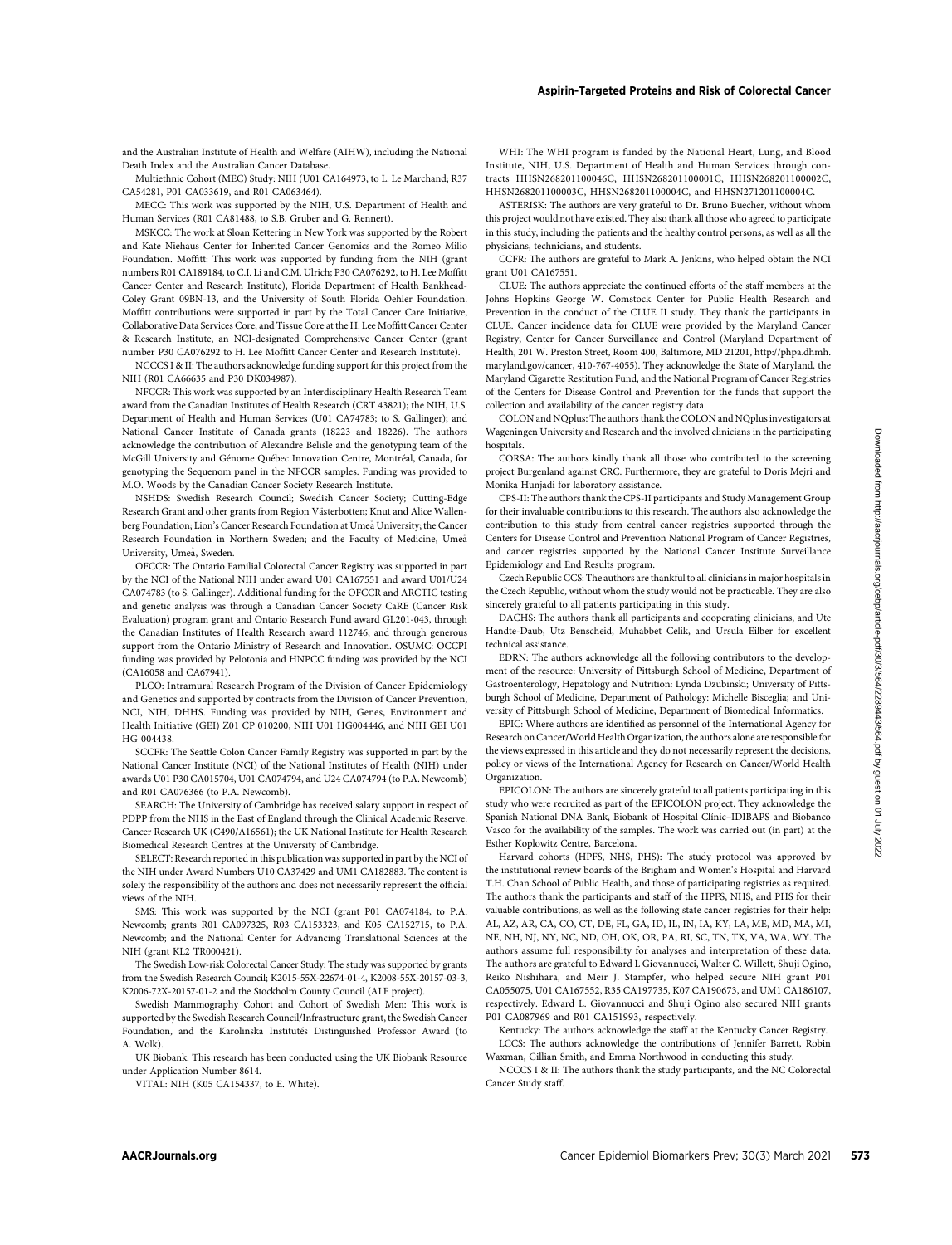NSHDS investigators thank the Biobank Research Unit at Umea- University, the Västerbotten Intervention Programme, the Northern Sweden MONICA study, and Region Västerbotten for providing data and samples and acknowledge the contribution from Biobank Sweden, supported by the Swedish Research Council (VR 2017- 00650).

PLCO: The authors thank the PLCO Cancer Screening Trial screening center investigators and the staff from Information Management Services Inc and Westat Inc. Most importantly, they thank the study participants for their contributions that made this study possible.

SCCFR: The authors thank the study participants and staff of the Hormones and Colon Cancer and Seattle Cancer Family Registry studies (CORE Studies). SEARCH: The authors thank the SEARCH team.

SELECT: The authors thank the research and clinical staff at the sites that participated on SELECT study, without whom the trial would not have been

#### References

- 1. Bray F, Ferlay J, Soerjomataram I, Siegel RL, Torre LA, Jemal A. Global cancer statistics 2018: GLOBOCAN estimates of incidence and mortality worldwide for 36 cancers in 185 countries. CA Cancer J Clin 2018;68:394–424.
- 2. Qiao Y, Yang T, Gan Y, Li W, Wang C, Gong Y, et al. Associations between aspirin use and the risk of cancers: a meta-analysis of observational studies. BioMed Cent Cancer 2018;18:1–57.
- 3. Rothwell PM, Wilson M, Elwin CE, Norrving B, Algra A, Warlow CP, et al. Longterm effect of aspirin on colorectal cancer incidence and mortality: 20-year follow-up of five randomised trials. Lancet 2010;376:1741–50.
- 4. Rothwell PM, Fowkes FGR, Belch JF, Ogawa H, Warlow CP, Meade TW. Effect of daily aspirin on long-term risk of death due to cancer: analysis of individual patient data from randomised trials. Lancet 2011;377:31–41.
- 5. Cook NR, Lee I, Zhang SM, Moorthy MV, Buring JE. Alternate-day, low-dose aspirin and cancer risk: long-term observational follow-up of a randomized trial. Ann Intern Med 2013;159:77–85.
- 6. Sciulli MG, Filabozzi P, Tacconelli S, Padovano R, Ricciotti E, Capone ML, et al. Platelet activation in patients with colorectal cancer. Prostaglandins Leukot Essent Fat Acids 2005;72:79–83.
- 7. Gurpinar E, Grizzle WE, Piazza GA. COX-independent mechanisms of cancer chemoprevention by anti-inflammatory drugs. Front Oncol 2013;3:181.
- 8. Greenhough A, Smartt HJM, Moore AE, Roberts HR, Williams AC, Paraskeva C, et al. The COX-2/PGE2 pathway: key roles in the hallmarks of cancer and adaptation to the tumour microenvironment. Carcinogenesis 2009;30:377–86.
- 9. Alfonso L, Ai G, Spitale RC, Bhat GJ. Molecular targets of aspirin and cancer prevention. Br J Cancer 2014;111:61–7.
- 10. Bak AW, McKnight W, Li P, Del Soldato P, Calignano A, Cirino G, et al. Cyclooxygenase-independent chemoprevention with an aspirin derivative in a rat model of colonic adenocarcinoma. Life Sci 1998;62:PL 367–73.
- 11. Yu H-G, Huang J-A, Yang Y-N, Huang H, Luo H-S, Yu J-P, et al. The effects of acetylsalicylic acid on proliferation, apoptosis, and invasion of cyclooxygenase-2 negative colon cancer cells. Eur J Clin Invest 2002;32:838–46.
- 12. Yin H, Xu H, Zhao Y, Yang W, Cheng J, Zhou Y. Cyclooxygenase-independent effects of aspirin on HT-29 human colon cancer cells, revealed by oligonucleotide microarrays. Biotechnol Lett 2006;28:1263–70.
- 13. Borthwick GM, Johnson AS, Partington M, Burn J, Wilson R, Arthur HM. Therapeutic levels of aspirin and salicylate directly inhibit a model of angiogenesis through a Cox- independent mechanism. FASEB J 2006;20:2009–16.
- 14. Domingo E, Church DN, Sieber O, Ramamoorthy R, Yanagisawa Y, Johnstone E, et al. Evaluation of PIK3CA mutation as a predictor of benefit from nonsteroidal anti-inflammatory drug therapy in colorectal cancer. J Clin Oncol 2013;31: 4297–305.
- 15. Reimers MS, Bastiaannet E, Langley RE, van Eijk R, van Vlierberghe RLP, Lemmens VEP, et al. Expression of HLA class I antigen, aspirin use, and survival after a diagnosis of colon cancer. JAMA Intern Med 2014;174:732–9.
- 16. Drew DA, Cao Y, Chan AT. Aspirin and colorectal cancer: the promise of precision chemoprevention. Nat Rev Cancer 2016;16:173–86.
- 17. Lawlor DA, Harbord RM, Sterne JAC, Timpson N, Davey Smith G. Mendelian randomization: using genes as instruments for making causal inferences in epidemiology. Stat Med 2008;27:1133–63.
- 18. Davey Smith G, Ebrahim S. What can Mendelian randomisation tell us about modifiable behavioural and environmental exposures? Br Med J 2005;330: 1076–9.

successful. They are also grateful to the 35,533 dedicated men who participated in SELECT.

WHI: The authors thank the WHI investigators and staff for their dedication, and the study participants for making the program possible. A full listing of WHI investigators can be found at [http://www.whi.org/researchers/Documents%20%](http://www.whi.org/researchers/Documents%20%20Write%20a%20Paper/WHI%20Investigator%20Short%20List.pdf) [20Write%20a%20Paper/WHI%20Investigator%20Short%20List.pdf](http://www.whi.org/researchers/Documents%20%20Write%20a%20Paper/WHI%20Investigator%20Short%20List.pdf)

The costs of publication of this article were defrayed in part by the payment of page charges. This article must therefore be hereby marked advertisement in accordance with 18 U.S.C. Section 1734 solely to indicate this fact.

Received August 17, 2020; revised October 9, 2020; accepted December 9, 2020; published first December 14, 2020.

- 19. Sun BB, Maranville JC, Peters JE, Stacey D, Staley JR, Blackshaw J, et al. Genomic atlas of the human plasma proteome. Nature 2018;558:73–9.
- 20. Võsa U, Claringbould A, Westra H-J, Jan Bonder M, Deelen P, Zeng B, et al. Unraveling the polygenic architecture of complex traits using blood eQTL metaanalysis. bioRxiv 2018; Available from: [https://www.biorxiv.org/content/](https://www.biorxiv.org/content/10.1101/447367v1) [10.1101/447367v1.](https://www.biorxiv.org/content/10.1101/447367v1)
- 21. Zheng J, Haberland V, Baird D, Walker V, Haycock PC, Hurle MR, et al. Phenome-wide Mendelian randomization mapping the influence of the plasma proteome on complex diseases. Nat Genet 2020;52:1122–31.
- 22. Cole BF, Logan RF, Halabi S, Benamouzig R, Sandler RS, Grainge MJ, et al. Aspirin for the chemoprevention of colorectal adenomas: meta-analysis of the randomized trials. J Natl Cancer Inst 2009;101:256–66.
- 23. Walther A, Johnstone E, Swanton C, Midgley R, Tomlinson I, Kerr D. Genetic prognostic and predictive markers in colorectal cancer. Nat Rev Cancer 2009;9: 489–99.
- 24. Paraskeva C, Finerty S, Mountford RA, Powell SC. Specific cytogenetic abnormalities in two new human colorectal adenoma-derived epithelial cell lines. Cancer Res 1989;49:1282–6.
- 25. Browne SJ, Williams AC, Hague A, Butt AJ, Paraskeva C. Loss of APC protein expressed by human colonic epithelial cells and the appearance of a specific lowmolecular-weight form is associated with apoptosis in vitro. Int J Cancer 1994;59: 56–64.
- 26. Greenhough A, Wallam CA, Hicks DJ, Moorghen M, Williams AC, Paraskeva C. The proapoptotic BH3-only protein Bim is downregulated in a subset of colorectal cancers and is repressed by antiapoptotic COX-2/PGE 2 signalling in colorectal adenoma cells. Oncogene 2010;29:3398–410.
- 27. Baker SJ, Preisinger AC, Jessup JM, Paraskeva C, Markowitz S, Willson JKV, et al. P53 gene mutations occur in combination with 17P allelic deletions as late events in colorectal tumorigenesis. Cancer Res 1990;50:7717–22.
- 28. Trinkle-Mulcahy L, Boulon S, Lam YW, Urcia R, Boisvert F-M, Vandermoere F, et al. Identifying specific protein interaction partners using quantitative mass spectrometry and bead proteomes. J Cell Biol 2008;183:223–39.
- 29. Greenhough A, Bagley C, Heesom KJ, Gurevich DB, Gay D, Bond M, et al. Cancer cell adaptation to hypoxia involves a HIF-GPRC5A-YAP axis. EMBO Mol Med 2018;10:e8699.
- 30. Yang W, Chung YG, Kim Y, Kim T-K, Keay SK, Zhang C-O, et al. Quantitative proteomics identifies a beta-catenin network as an element of the signaling response to Frizzled-8 protein-related antiproliferative factor. Mol Cell Proteomics 2011;10:M110.007492.
- 31. Di Angelantonio E, Thompson SG, Kaptoge S, Moore C, Walker M, Armitage J, et al. Efficiency and safety of varying the frequency of whole blood donation (INTERVAL): a randomised trial of 45000 donors. Lancet 2017;390:2360–71.
- 32. Sinclair JK, Taylor PJ, Hobbs SJ. Alpha level adjustments for multiple dependent variable analyses and their applicability–a review. Int J Sport Sci Eng 2013;07: 17–20.
- 33. Larson NB, Mcdonnell S, French AJ, Fogarty Z, Cheville J, Middha S, et al. Comprehensively evaluating cis-regulatory variation in the human prostate transcriptome by using gene-level allele-specific expression. Am J Hum Genet 2015;96:869–82.
- 34. Huyghe JR, Bien SA, Harrison TA, Kang HM, Chen S, Schmit SL, et al. Discovery of common and rare genetic risk variants for colorectal cancer. Nat Genet 2019; 51:76–87.